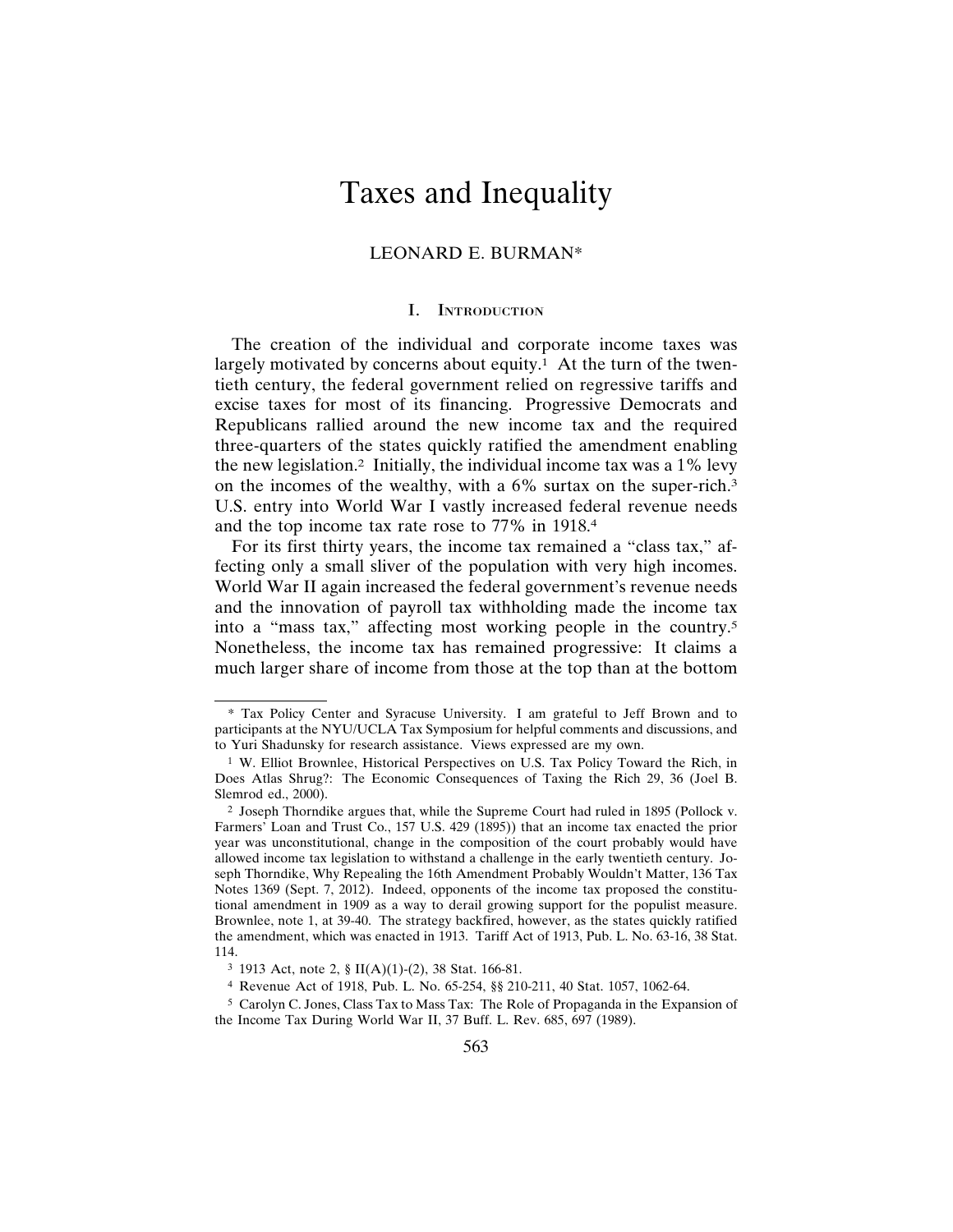of the income distribution.6 And, indeed, the income tax now serves as an important income supplement for low-income working families.7

Some argue that the need for a highly progressive tax has never been greater.<sup>8</sup> Economic inequality has been rising since the 1970's and is now at levels not seen since the eve of the Great Depression. Myriad factors have contributed to this trend, including rising returns to higher education, technological change, increased globalization, the declining role of unions and other institutions, the evolution of a winner-take-all society where top performers earn much, much higher rewards than those near the top, and the erosion in the real value of the minimum wage.

While the ideal response to extreme inequality is to address the underlying impediments to success, it is clear that the tax system can play an important role in mitigating income disparities, especially in the short- to medium-term. The question for economists is the cost of progressive taxation, that is, how much *can* the income tax reduce inequality? The question for policymakers is how much the tax system *should* reduce inequality given those costs and social values about fairness.

This Article examines trends in economic inequality and the role of the tax system in reducing it. Part II provides an historical and international perspective on inequality. Part III looks at the role of taxes in mitigating inequality and how that has changed over time. Part IV considers the trade-off between the gains to social welfare from a more equal distribution of incomes and the economic costs of using the tax system to reduce inequality. Part V discusses the important role that the income tax now plays in providing a safety net. The last Part offers some concluding observations.

#### II. TRENDS IN INEQUALITY

If all people had equal abilities to earn income, a simple flat or lump-sum tax might be the fairest option, but that has never been the

<sup>6</sup> Tax Found., Summary of Latest Federal Individual Income Tax Data, (Oct. 24, 2011), http://www.taxfoundation.org/article/summary-latest-federal-individual-income-tax-data-0.

<sup>7</sup> See IRC § 32 (providing refundable Earned Income Tax Credit to low-income wage earners).

<sup>8</sup> E.g. Congressional Progressive Caucus, Progressive Principles for Tax Reform, http:// cpc.grijalva.house.gov/progressive-principles-for-tax-reform/; Chuck Marr & Chye-Ching Huang, Ctr. for Budget and Pol'y Priorities, How Tax Reform Could Become a Trap: Tax Reform Holds Promise, But If Not Done Carefully, Could Increase the Deficit and Inequality and Harm the Economy 1 (June 8, 2012), http://www.cbpp.org/files/6-8-12tax.pdf; Andrew Fieldhouse, Econ. Pol'y Inst., Rising Income Inequality and the Role of Shifting Market-Income Distribution, Tax Burdens, and Tax Rates, (June 14, 2013), http://www.epi. org/publication/rising-income-inequality-role-shifting-market/.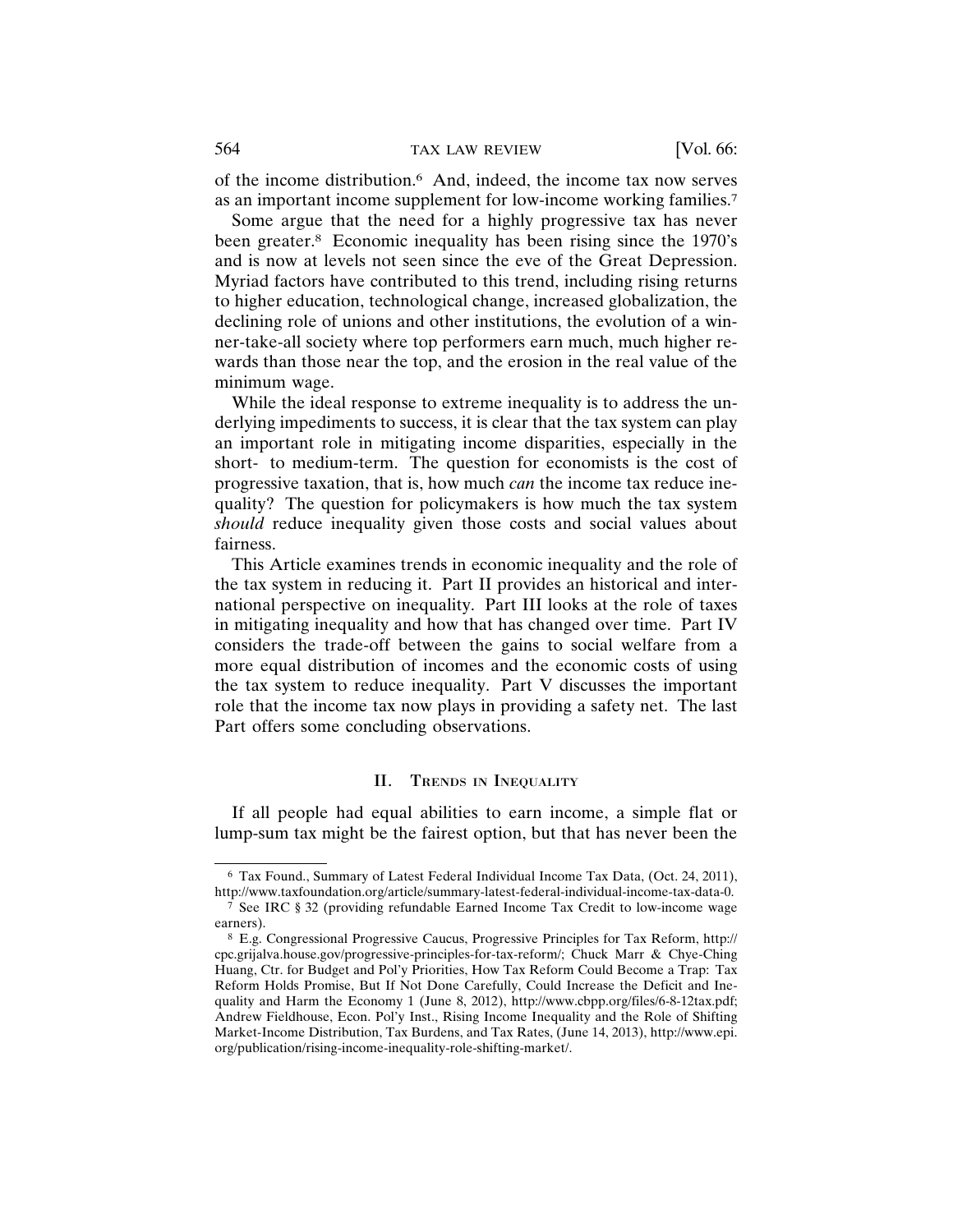case. Although there are significant differences in the choices people make to work, save, pursue higher education, and in the kinds of jobs they are willing to take, the larger differences occur in an individual's intelligence, inheritance, and luck. Some people are born smart, rich, good-looking, or with the ability to jump very high or throw a baseball very fast.

Those differences manifest themselves in a highly skewed distribution of income, and inequality is growing over time. Data collected by economists Thomas Picketty and Emmanuel Saez show that, in 2007, the top 1% of households received more than 21% of all income for the first time since 1928.9



FIGURE 1

The income share of the top earners plummeted during the Great Depression falling to around 10% in the 1950's, 1960's, and 1970's before rising steadily starting in the 1980's.<sup>11</sup> A similar pattern applies to the highest-income 0.1% of households. Their share of income reached an all-time record of 10.5% in 2007.12

<sup>9</sup> Thomas Piketty & Emmanuel Saez, Income Inequality in the United States: 1913- 1998, 118 Q.J. Econ. 1, 8-10 (2003). The figures have been updated and are available at http://elsa.berkeley.edu/~saez/TabFig2012prel.xls (tbl.A2).

<sup>10</sup> Adapted from id. Note: excludes volatile capital gains income.

<sup>11</sup> Id.

<sup>12</sup> Id.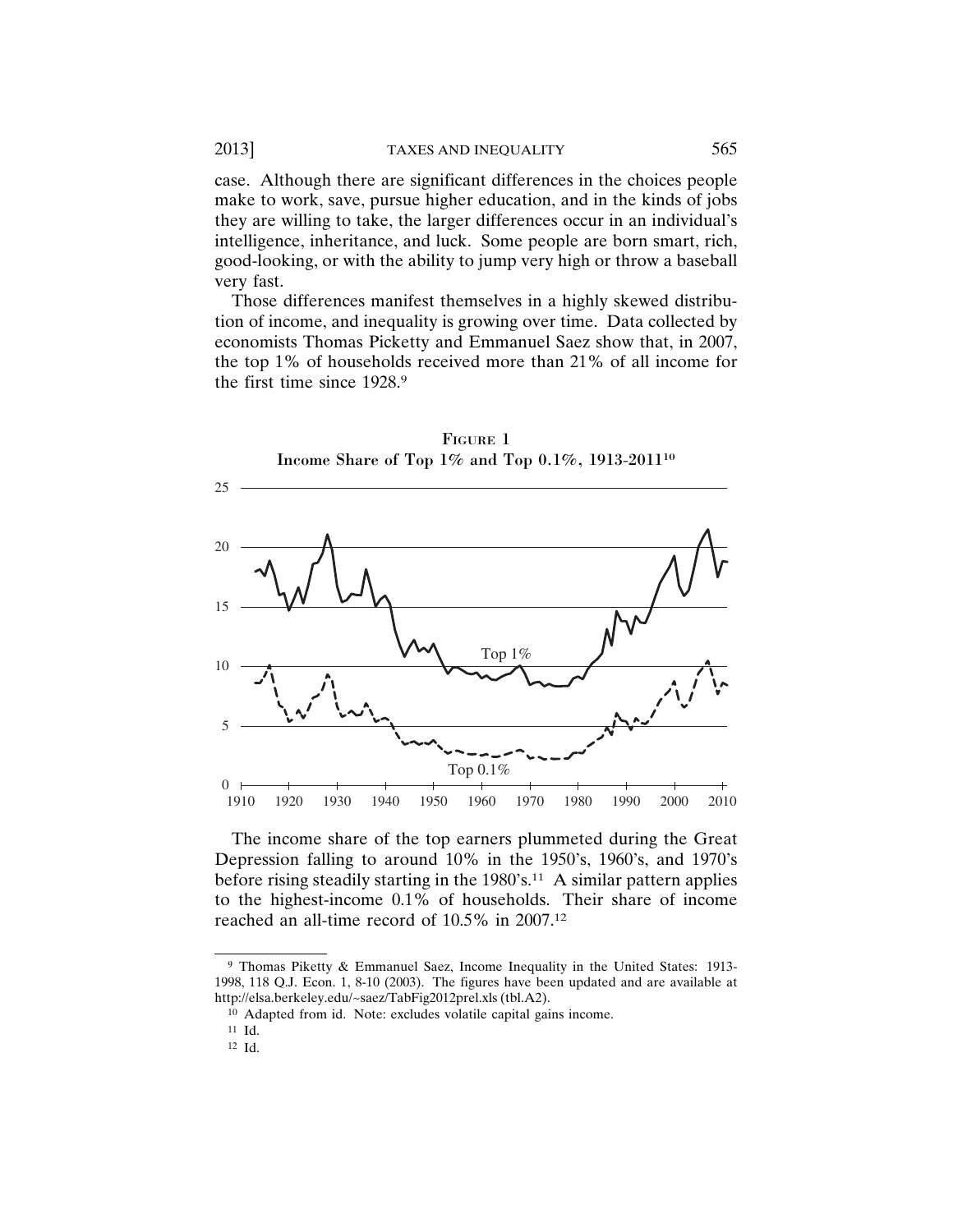Atkinson, Picketty, and Saez report that while income inequality in the United States was once quite moderate by an international standard, it is now among the highest in the developed world.<sup>13</sup>



Looked at another way, data from the Congressional Budget Office show that the top 1% of households received about 9% of all income in 1979, compared with almost 19% on the eve of the Great Recession in 2007.15

<sup>13</sup> Anthony B. Atkinson, Thomas Piketty & Emmanuel Saez, Top Incomes in the Long Run of History, 49 J. Econ. Literature 3, 45 tbl.6 (2011).

<sup>14</sup> Author's calculations based on id.

<sup>15</sup> Cong. Budget Office, Pub. No. 1441, The Distribution of Household Income and Federal Taxes, 2008 and 2009, Supp. Data tbl.3 (2012), available at http://www.cbo.gov/sites/ default/files/cbofiles/attachments/43373-Supplemental\_Tables\_Final.xls.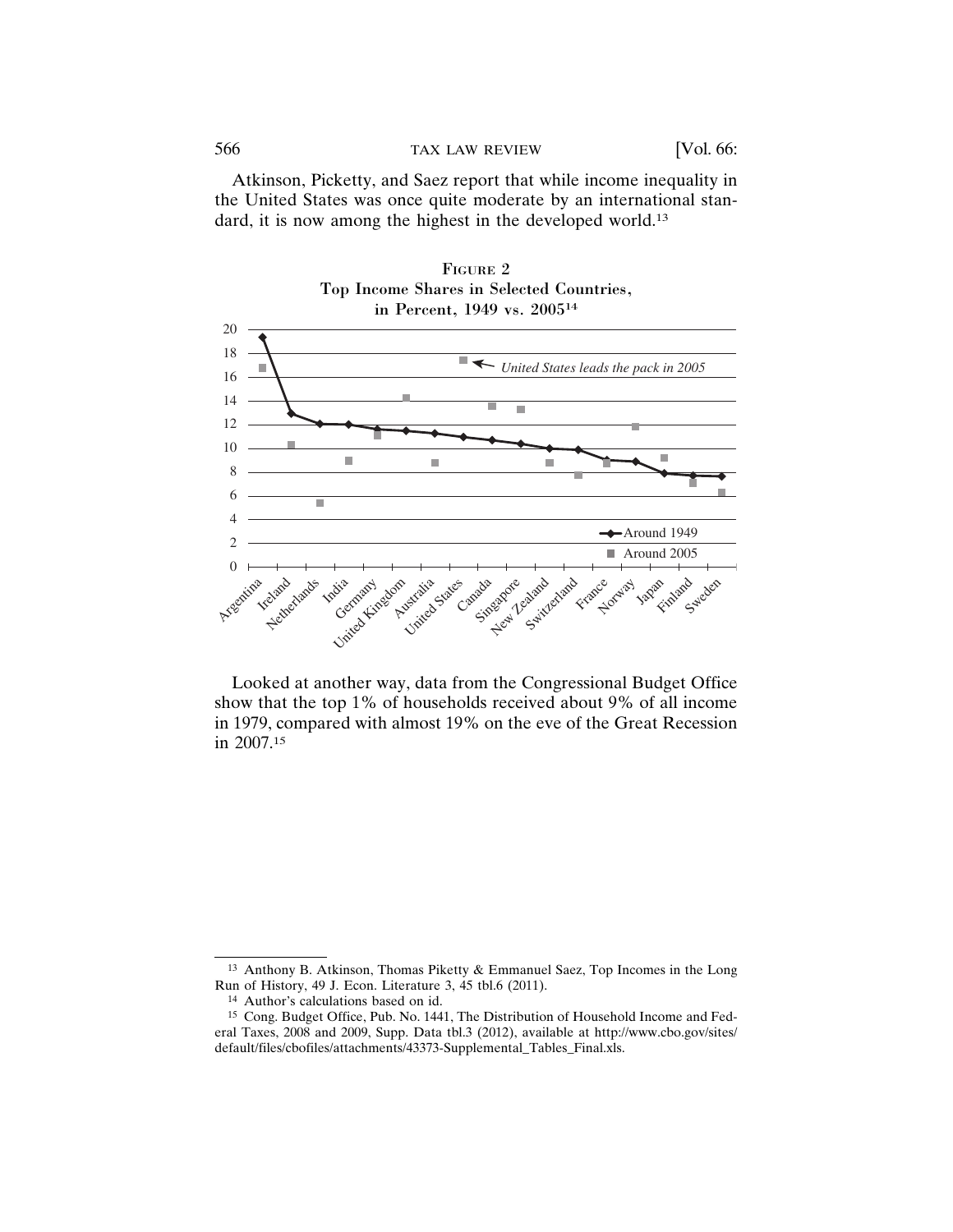#### FIGURE 3





The bottom 40% received 17% of income in 1979, but their share dropped below that of the top 1% in the late 1990's.17 They received about 14% of pretax income in 2000.18 The income share for the bottom 40% exceeded that at the top in succeeding years, but then fell short until the Great Recession leveled incomes somewhat in 2009.19 This, however, is likely to be a transitory phenomenon.

Income inequality is clearly growing, and the trend appears likely to continue. Explanations for rising inequality include the decline in the power of labor unions, increased immigration, and the effects of international trade and the growth in information technology.20 Despite remarkable gains in labor productivity, the benefits of those gains have mostly accrued to the highest-income 10%. All other income classes have seen their wages grow more slowly than productivity.21 Ian Dew-Becker and Robert Gordon attribute the increasing skew in earnings to "the economics of superstars," which richly rewards the top performers relative to others who are nearly as productive.22

Increased inequality has *not* arisen because the middle class is working less. Indeed, the opposite seems to be the case. Women be-

<sup>16</sup> Author's calculations based on id.

<sup>17</sup> Id.

<sup>18</sup> Id.

<sup>19</sup> Id.

<sup>20</sup> Lawrence F. Katz & Kevin M. Murphy, Changes in Relative Wages, 1963-1987: Supply and Demand Factors, 107 Q.J. Econ. 35, 35-36 (1992).

<sup>21</sup> Ian Dew-Becker & Robert J. Gordon, Where Did the Productivity Growth Go? Inflation Dynamics and the Distribution of Income, Brookings Papers on Econ. Activity, No. 2, 2005, at 67, 70.

<sup>22</sup> Id. at 51-58.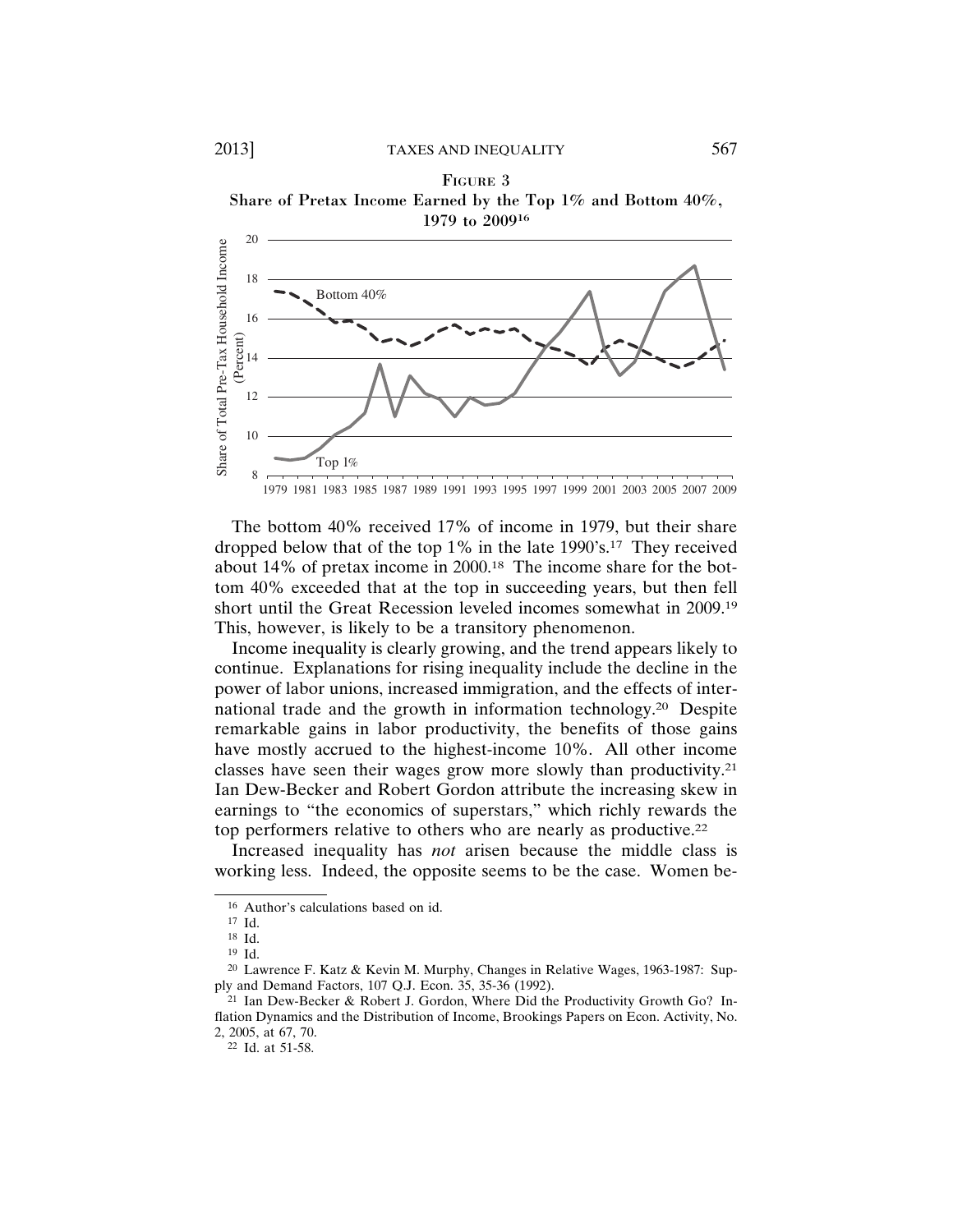tween the ages of twenty-five and fifty-four are 20% more likely to be working outside the home now than they were in 1979, and there has been only a modest decrease in labor force participation among men of the same age.23





Michael Hout and Caroline Hanley found that married women with children increased their average time at paid work by nearly one-half between 1979 and 2001, and married women without children worked over 25% more hours each week in 2001 than in 1979.25 Together, married parents increased their hours worked by more than 10%, whether they had children or not.<sup>26</sup>

The average American family is working longer but, except at the top of the income scale, its income does not reflect the extra effort. Between 1979 and 2009, average income for households in the middle quintile rose less than 1% a year, climbing just 21% after adjusting for inflation.27

<sup>23</sup> U.S. Bureau of Labor Statistics http://www.bls.gov/data/#employment (Current Population Survey, Series IDs LNU01300060, LNU01300061, LNU01300062).

<sup>24</sup> Id.

<sup>25</sup> Michael Hout & Caroline Hanley, Working Hours and Inequality, 1968-2001: A Family Perspective on Recent Controversies (2003), available at http://www.russellsage.org/ sites/all/files/u4/Hout%20%26%20Hanley.pdf.

<sup>26</sup> Id. at 13-14.

<sup>27</sup> Congressional Budget Office, note 15, at tbl.3.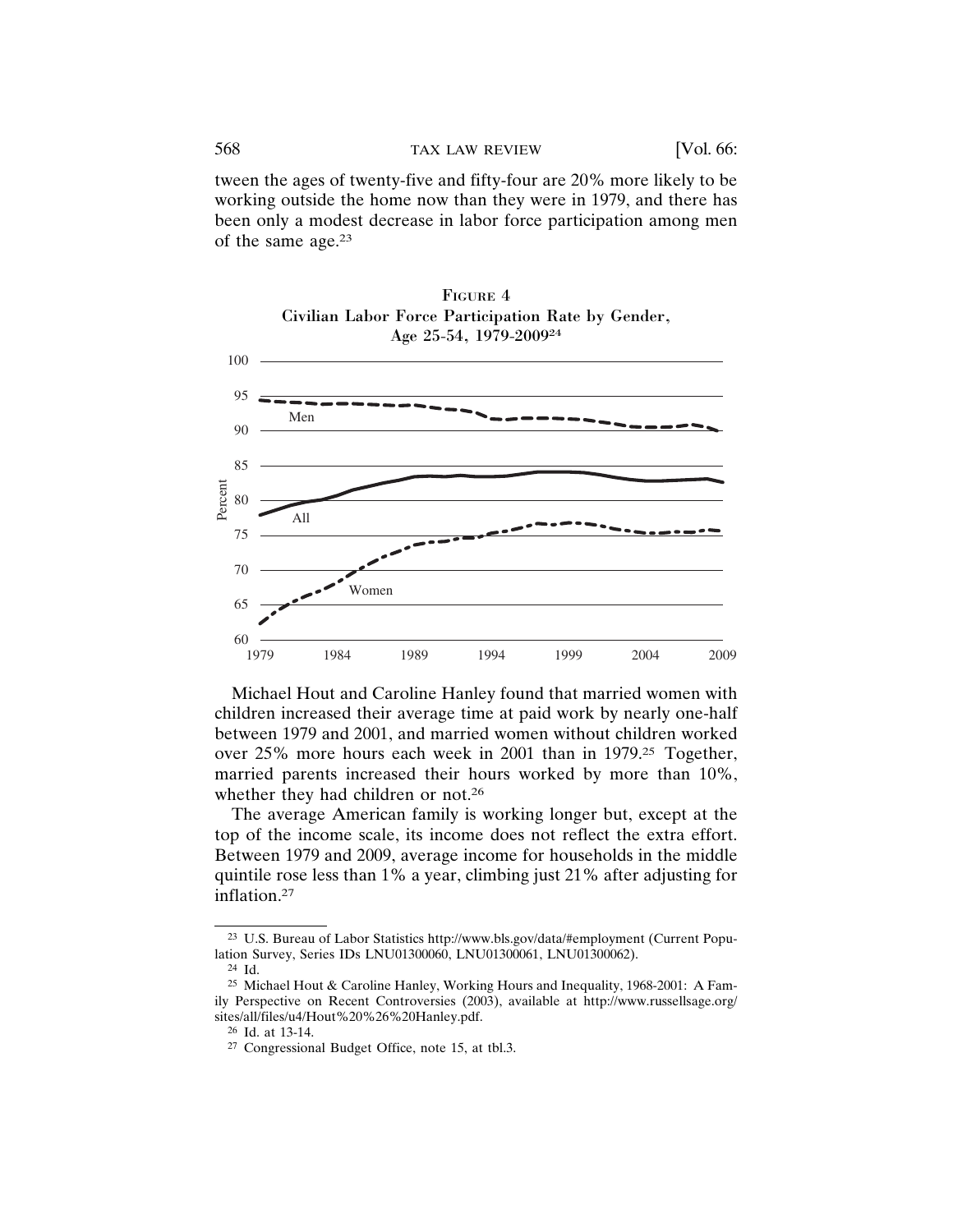2013] TAXES AND INEQUALITY 569



Average Pretax Household Income Middle and Top Income Quintiles, 1979-200928



In contrast, households in the top quintile saw their average income double between 1979 and 2007. The recession cut their incomes significantly, but it was still 64% above the 1979 level in 2009.29

## III. THE TAX SYSTEM AND INEQUALITY

The federal tax system reduces economic inequality because, overall, it is progressive. It reduces the after-tax incomes of high-income people by proportionately more than the incomes of lower-income people. Figure 6 illustrates how the tax system has historically diminished income disparities.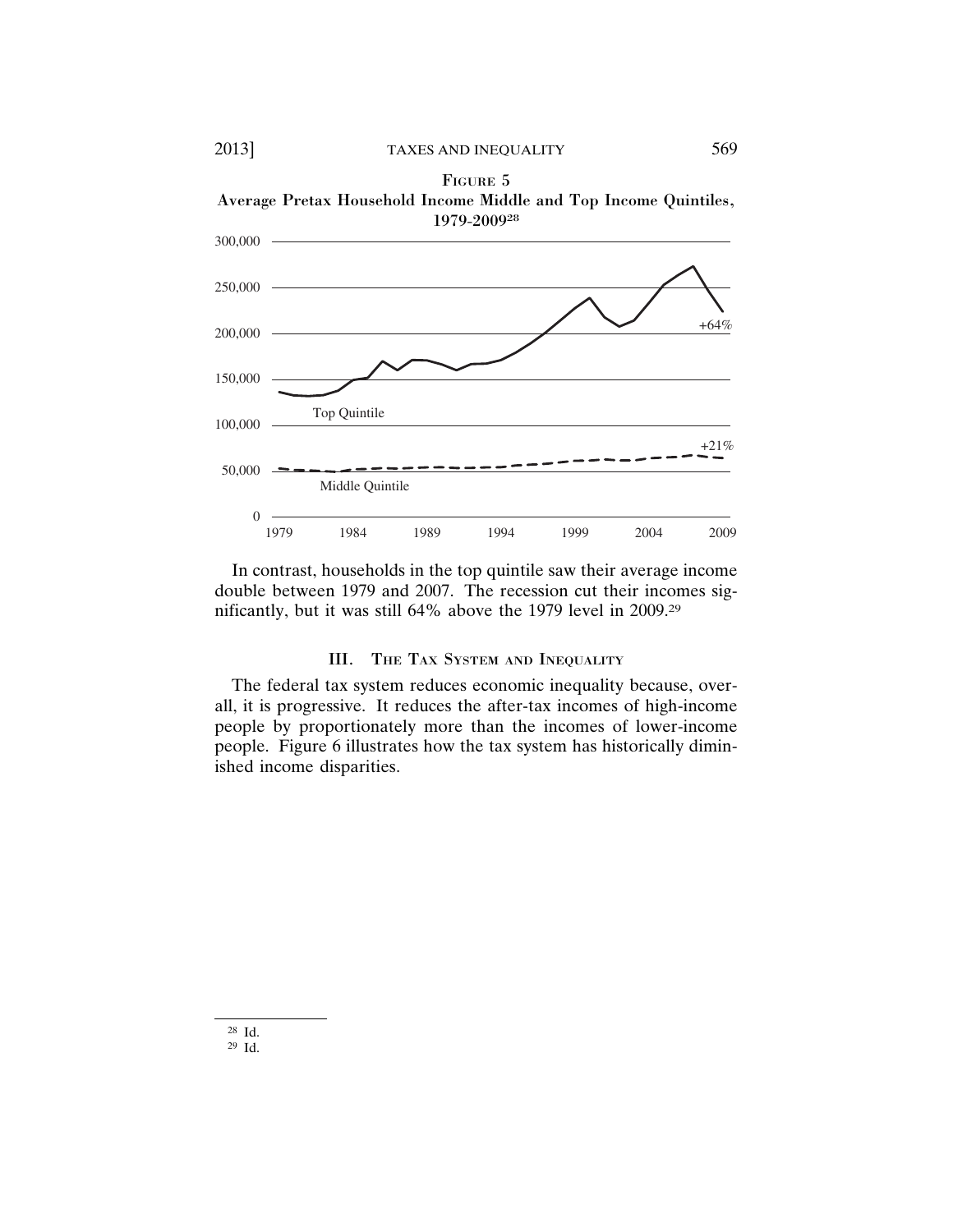# FIGURE 6

Pre- and After-Tax Shares of Household Income for the Top 20% and Bottom 80%, 1979 to 200930



In 1979, the bottom four quintiles (80%) of the income distribution earned 55% of pretax income and the top quintile earned the other 45%.31 Over time, the higher-income households earned an ever larger share of pretax income. In the late 1980's and first half of the 1990's, the two groups approximately split total income in half; in 1996, the top 20% pulled ahead and the gap has tended to widen since

<sup>30</sup> Author's calculations based on id.

<sup>31</sup> Congressional Budget Office, note 15, at tbl.3.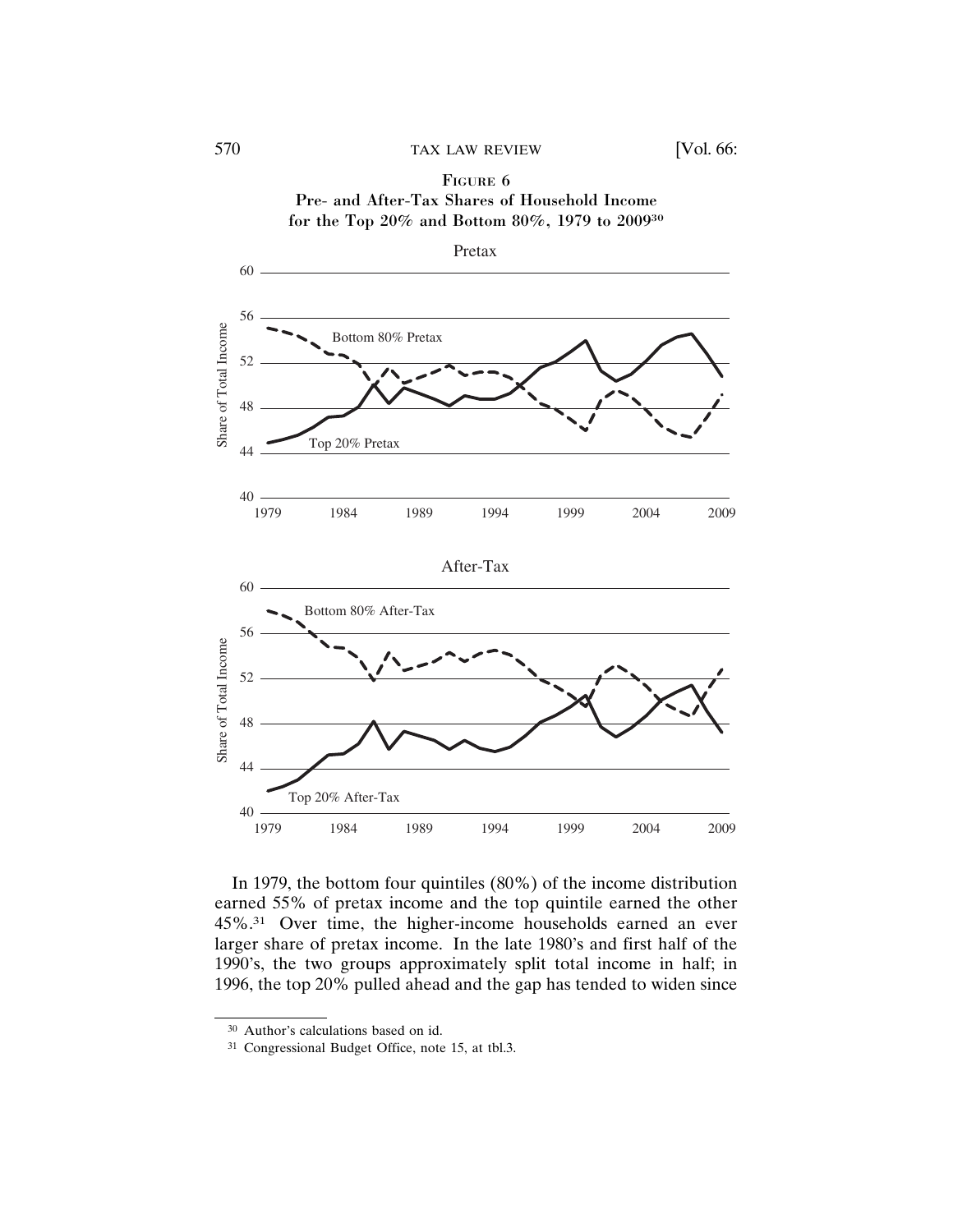then (although the 2000 and 2007 recessions both temporarily narrowed the gap).<sup>32</sup>

The right-hand panel in Figure 6 shows how taxes change that comparison. Until 2000, the bottom 80% always received a larger share of after-tax income than the top 20%. The stock market surge in the late 1990's, which peaked in 2000, and the capital gains tax cuts in 199733 and 200334 and the ordinary income tax rate cuts starting in 200135 allowed the top quintile to overtake the bottom four-fifths in 2000 and again in 2005-2007.36 Nonetheless, after-tax income is significantly more equally distributed than pretax income.

In 1979, the difference in shares of after-tax income was 16 percentage points, compared with a 10 percentage point difference in the share of pretax income.<sup>37</sup> In 2009, taxes reversed the division from a 1.6 percentage point advantage in pretax income for the top quintile to a 5.6% percentage point advantage in after-tax income for the bottom 80%.38

The CBO data also show how the progressivity of the tax system has changed over time. In 1979, the richest 1% of tax units paid about 35% of their incomes in taxes to the federal government, compared with 19% for the middle quintile and 8% for the lowest income quintile.39

<sup>32</sup> Id.

<sup>33</sup> Taxpayer Relief Act of 1997, Pub. L. No. 105-34, § 311, 111 Stat. 788, 831-36.

<sup>34</sup> Jobs and Growth Tax Relief Reconciliation Act of 2003, Pub. L. No. 108-27, §§ 301- 302, 117 Stat. 752, 758-64.

<sup>35</sup> Economic Growth and Tax Relief Reconciliation Act of 2001, Pub. L. No. 107-16, § 101, 115 Stat. 38, 41-44.

<sup>36</sup> Author's calculations based on Congressional Budget Office, note 15, at tbl.3.

<sup>37</sup> Id.

<sup>38</sup> Id.

<sup>39</sup> Id. at tbl.1.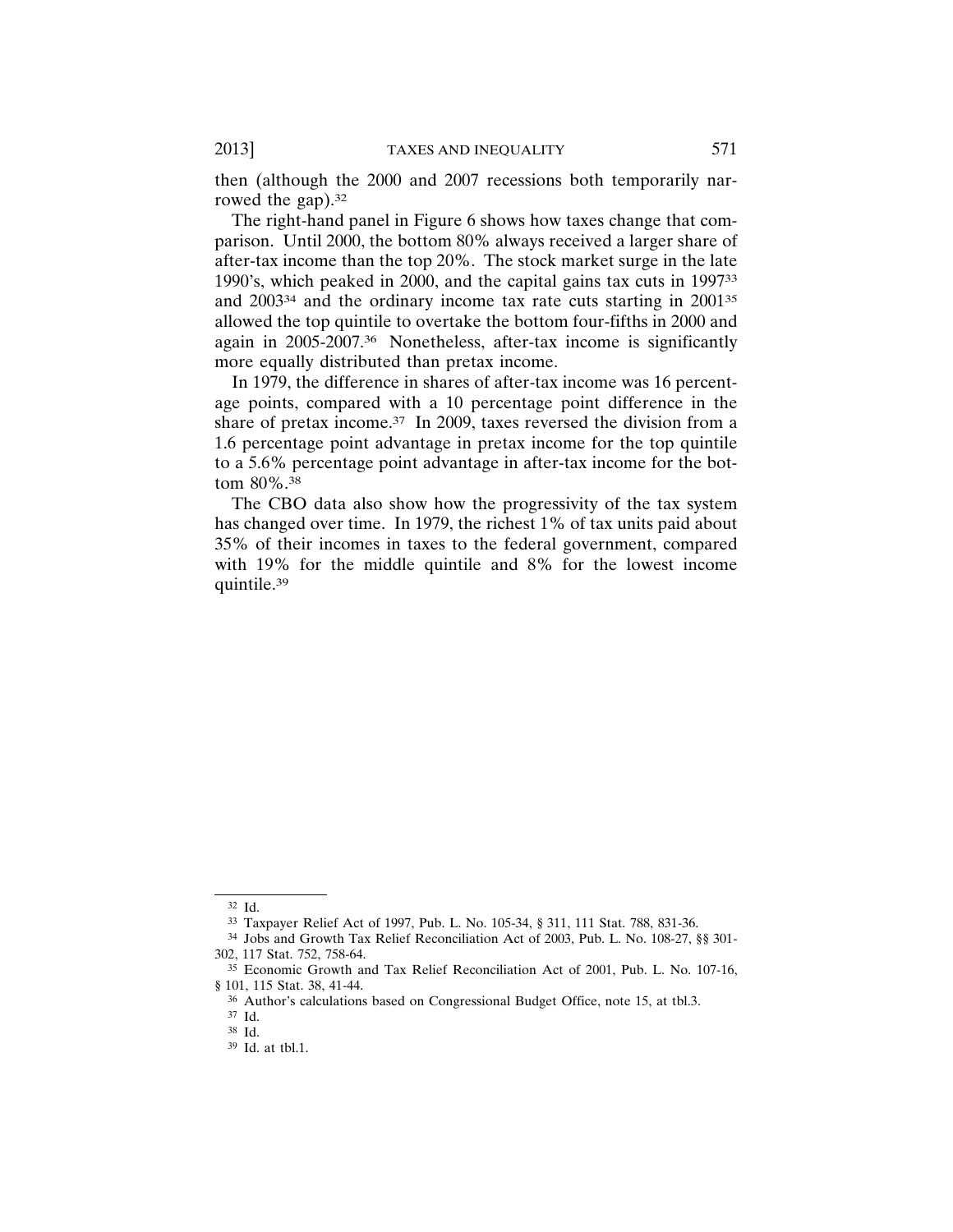# FIGURE 7 Effective Federal Tax Rates by Quintile and Top 1% 1979-200940 40 Top 1% 35 30 Effective Tax Rate Effective Tax Rate 25 20 15 10 5 est Quinti  $\Omega$ 1979 1981 1983 1985 1987 1989 1991 1993 1995 1997 1999 2001 2003 2005 2007 2009

The Reagan tax cuts in the early 1980's reduced taxes dramatically for the highest income earners and by lesser amounts for other income groups.41 The exception was people in the bottom 20%, who actually paid more because of the payroll tax increases enacted to extend solvency of the Social Security system.42 Tax changes enacted under the first President Bush and President Clinton<sup>43</sup> restored the federal tax system to the level of progressivity achieved in the early 1980's, although a cut in taxes on capital gains, enacted in 1997,<sup>44</sup> reversed that pattern for very high income families. Expansions in refundable tax credits (the earned income tax credit, and, in this decade, the child tax credit) have reduced the tax burdens on low- and middle-income households since the mid-1980's. The dramatic increase in incomes of higher income workers in the late 1990's contributed to an increase in effective tax rates for the top two quintiles, since a progressive tax system collects larger and larger shares of income in taxes when income growth exceeds inflation. By the same logic, the drop in income in 2001 reduced average tax bills, but the tax cuts enacted since 2001 had a far larger impact.

<sup>40</sup> Id. at 1.

<sup>41</sup> Economic Recovery Tax Act of 1981, Pub. L. No. 97-34, § 101, 95 Stat. 172, 176-85.

<sup>42</sup> Social Security Amendments of 1983, Pub. L. No 98-21, § 123, 97 Stat. 65, 87-88.

<sup>43</sup> Omnibus Budget Reconciliation Act of 1990, Pub. L. No. 101-508, § 11101, 104 Stat. 1388, 1791-93; Omnibus Budget Reconciliation Act of 1993, Pub. L. No. 103-66, §§ 13201- 02, 107 Stat. 312, 457-61.

<sup>44</sup> 1997 Act, note 33, § 311, 111 Stat. at 831-36.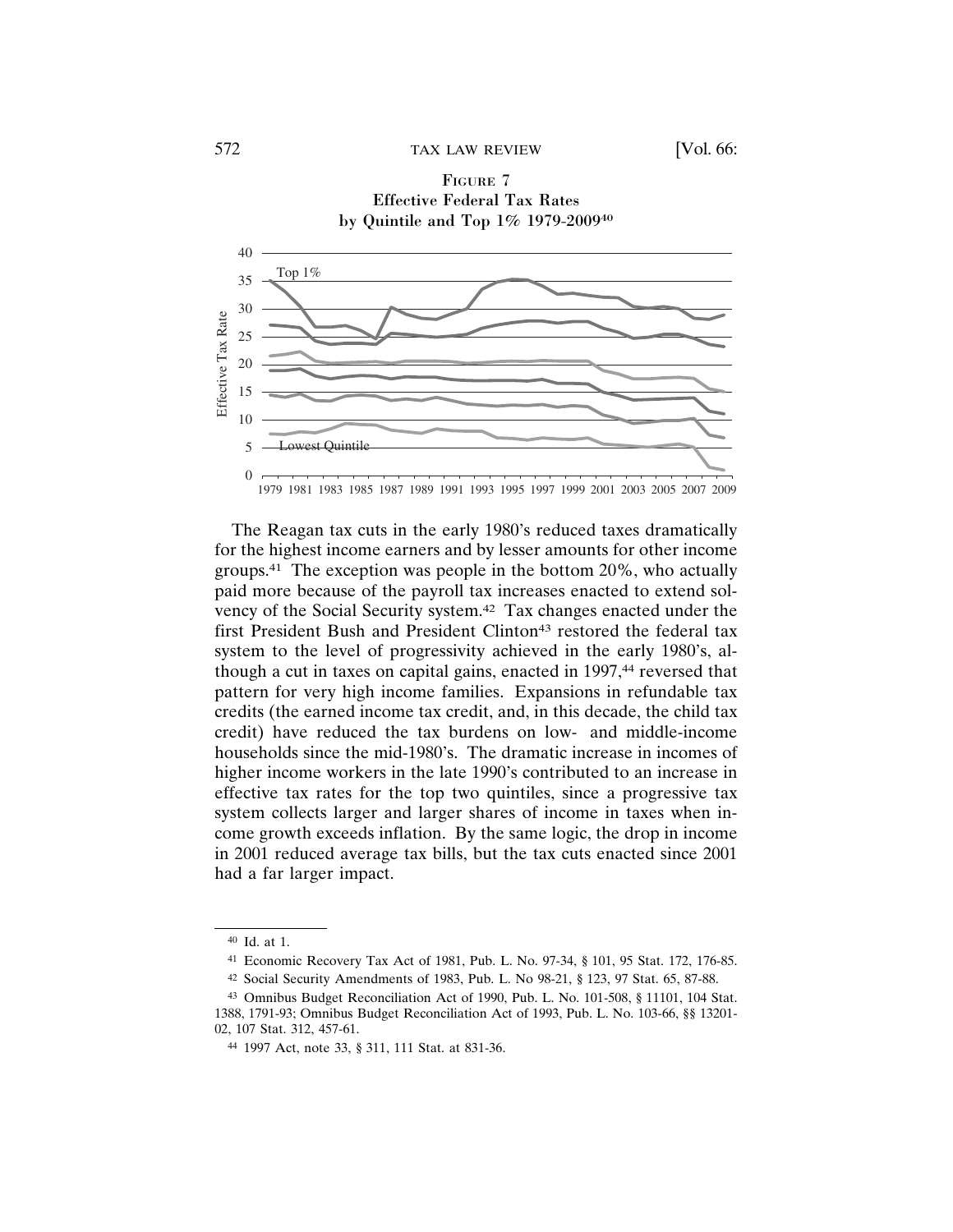The federal tax system is an amalgam of progressive and regressive taxes. The individual and corporate income taxes and the estate tax are highly progressive.



FIGURE 8 Average Tax Rates by Cash Income Quintile and Type of Tax, 201245

Because of the refundable tax credits, individual income tax burdens are actually negative for the lowest-income households, averaging -6.9% of income, meaning that the average household gets a refund in excess of taxes paid. The middle quintile paid only about 4% of income in individual income taxes while the top quintile paid an average of 16.6%.46 Corporate income taxes are a much smaller source of revenue, but most of them are also borne by high-income households. And the estate tax—the smallest source of revenue shown in the figure—is entirely borne by very high income tax units. It averages 0.2% of income for the top quintile.47

Payroll taxes and excise taxes are regressive, however. The payroll tax is regressive for two reasons. First, only wages and self-employment income are subject to the tax and they comprise almost all of income for low- and middle-income households, but only a fraction

<sup>45</sup> The source for the data is Urban-Brookings Tax Pol'y Ctr., Table T12-0190 (Sept. 30, 2012), www.taxpolicycenter.org/numbers/displayatab.cfm?DocID=3495.

<sup>46</sup> Id.

<sup>47</sup> Id.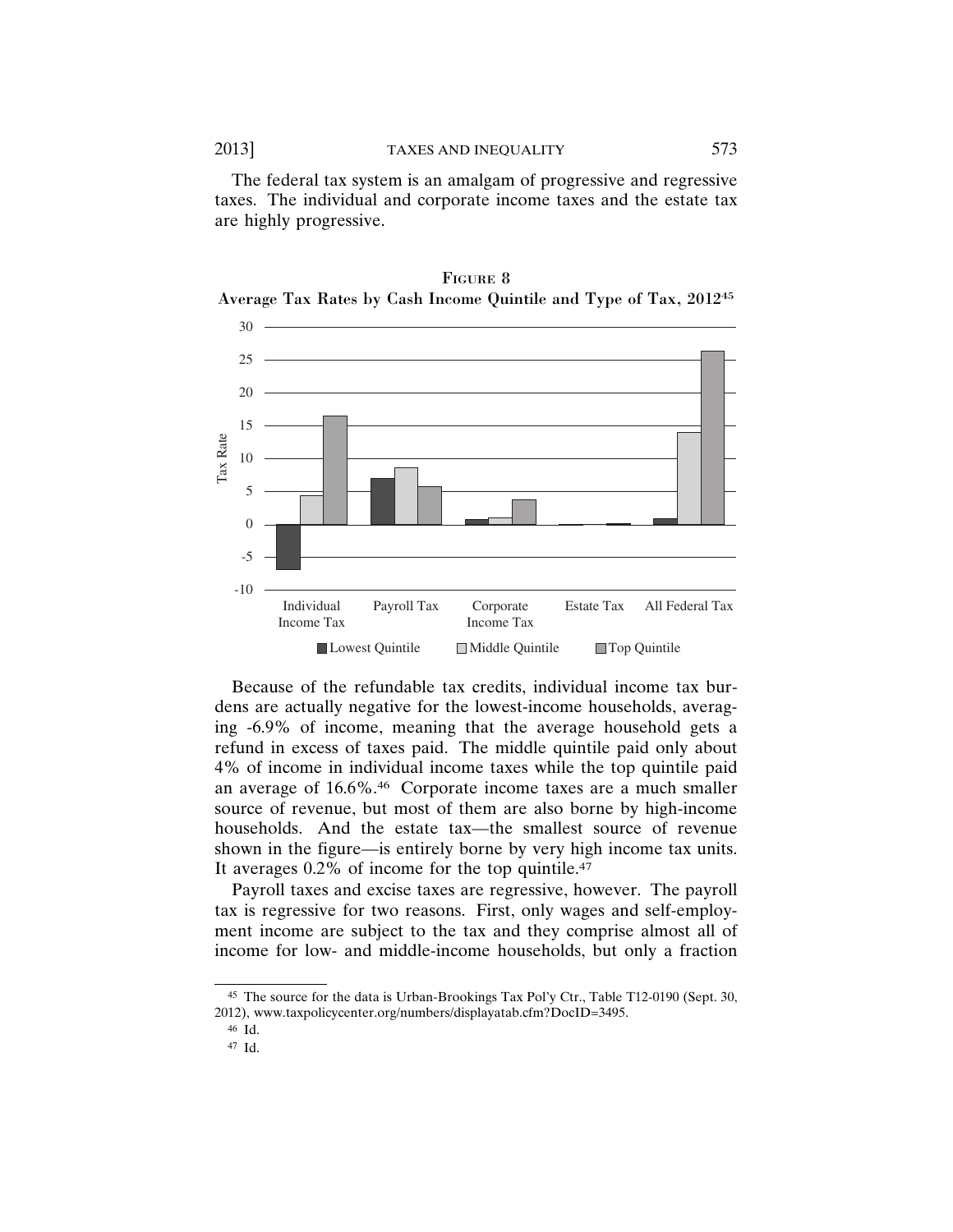for very high-income families.<sup>48</sup> Second, the Social Security tax, which is more than 80% of payroll taxes for most people,<sup>49</sup> only applies to earnings up to an annual cap  $(\$113,700$  in 2013).<sup>50</sup> Above that level, no additional Social Security tax is due. Thus, the tax declines as a fraction of wages for high-income earners. In consequence, payroll taxes are a smaller share of income for the top 20% than they are for the bottom 80%. Excise taxes are also regressive because expenditures on goods subject to the taxes—alcoholic beverages, cigarettes, gasoline, tires, and other goods—make up a larger share of income for lower-income people than for those with higher incomes.

Nonetheless, despite these regressive components, the overall federal tax system remained largely progressive in 2012. The top quintile paid 26% of income in tax, compared with 14% for the middle quintile and less than  $1\%$  for the lowest-income group.<sup>51</sup>

The tax rates shown in Figure 8 understate the longer-run shifts in the composition of taxes. As noted, the increase in payroll tax rates enacted in the early 1980's raised tax burdens disproportionately on lower-income households. Over a longer period, the change in composition of taxes has been even more dramatic. After World War II, progressive income and estate taxes comprised more than 70% of federal receipts, while regressive payroll and excise taxes accounted for only about 26% of receipts.

By 2011, the regressive taxes made up over 40% of receipts while progressive taxes accounted for less than 58%.52

<sup>48</sup> Wages, salaries, and net business income comprised more than 80% of adjusted gross income (AGI) in 2010 for tax filers with AGI less than \$50,000. They were less than onethird of income for filers with AGI over \$1 million, and only one-sixth of income for those with AGI over \$10 million. Author's calculations based on Justin Bryan, Individual Income Tax Returns, 2010, IRS Stat. Income Bull., Fall 2012, at 23 tbl.1.

<sup>49</sup> The Social Security tax is 12.4% and is capped at the first \$113,700 of a workers earnings in 2013 while the rest of the payroll tax is 2.9% but is uncapped. See Payroll Taxes, Urban Brookings Tax Pol'y Ctr., http://taxpolicycenter.org/taxtopics/Payroll-Taxes.cfm. So for the first \$113,700 of an individual's wages, he pays more than 80% of his payroll tax as Social Security taxes. The average household income for the fourth quintile in 2009 was \$93,800. Thus, more than 60% of households earn less than \$113,700. See Congressional Budget Office, note 15, tbl.3.

<sup>50</sup> See U.S. Social Security Adm., Benefits Planner: Maximum Taxable Earnings, http:// www.ssa.gov/planners/maxtax.htm (last visited Aug. 26, 2013).

<sup>51</sup> See Tax Policy Center, note 45.

<sup>52</sup> Office of Management and Budget, Fiscal Year 2013 Historical Tables, Budget of the U.S. Government 32-33 tbl.2.2, http://www.whitehouse.gov/sites/default/files/omb/budget/ fy2013/assets/hist.pdf. Federal Reserve deposits are excluded from total receipts; customs duties and fees and other miscellaneous receipts are not shown.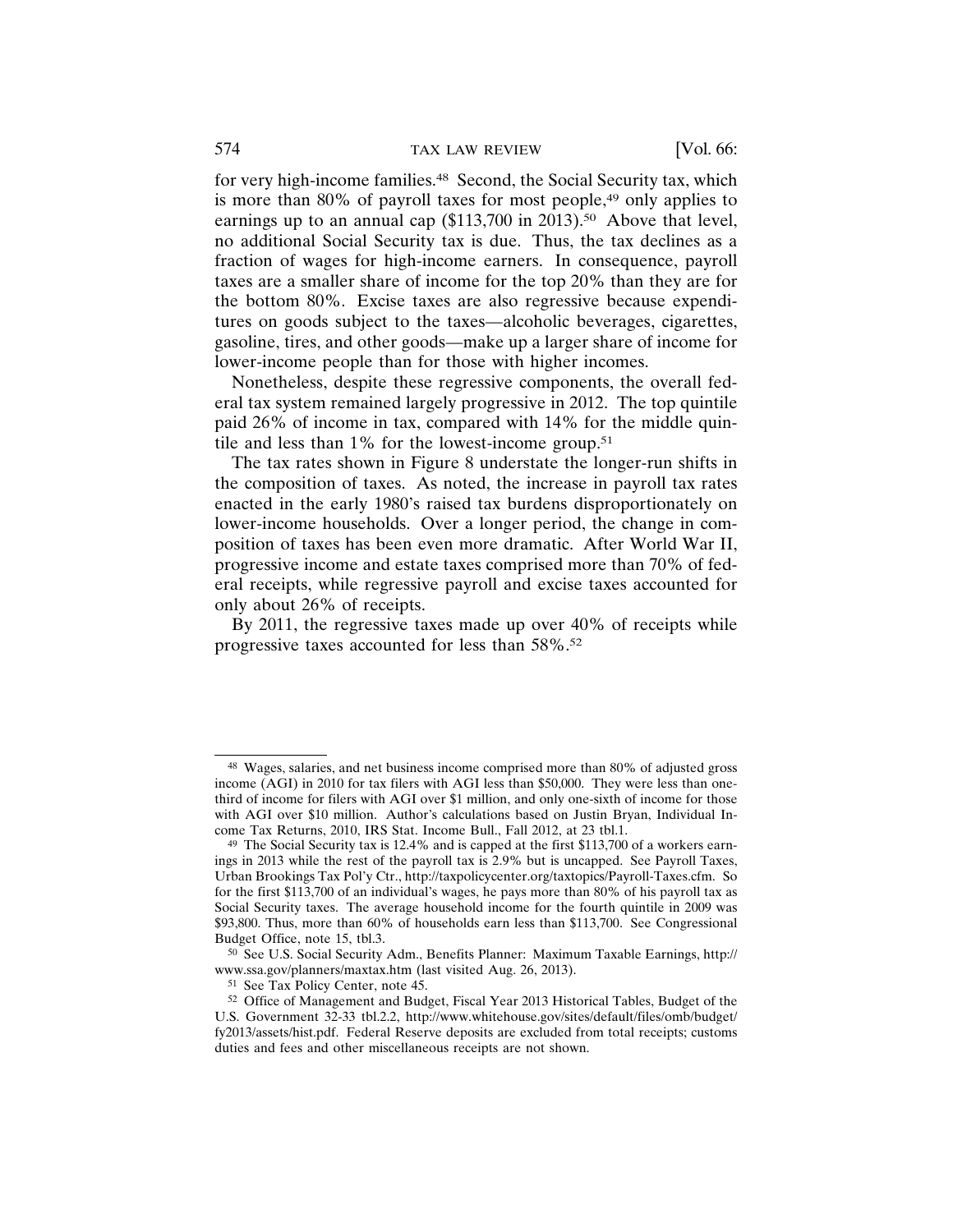

A complete assessment of tax burdens must include state and local taxes, which constituted about 40% of total taxes in 2009.54 State and local governments rely much more heavily on regressive taxes, such as sales taxes, than does the federal government, and states often assess income tax liability on households near, or even below, the poverty line. Robert McIntyre has shown that when state and local taxes are included, the overall tax system is much less progressive.55

<sup>53</sup> Id.

<sup>54</sup> Urban-Brookings Tax Pol'y Ctr., Revenue by Government Level 2001-2011, http:// www.taxpolicycenter.org/taxfacts/displayafact.cfm?docid=328.

<sup>55</sup> Bob McIntyre, Citizens for Tax Justice, America's Tax System Is Not As Progressive As You Think (Apr. 15, 2011), available at http://www.ctj.org/pdf/taxday2011.pdf.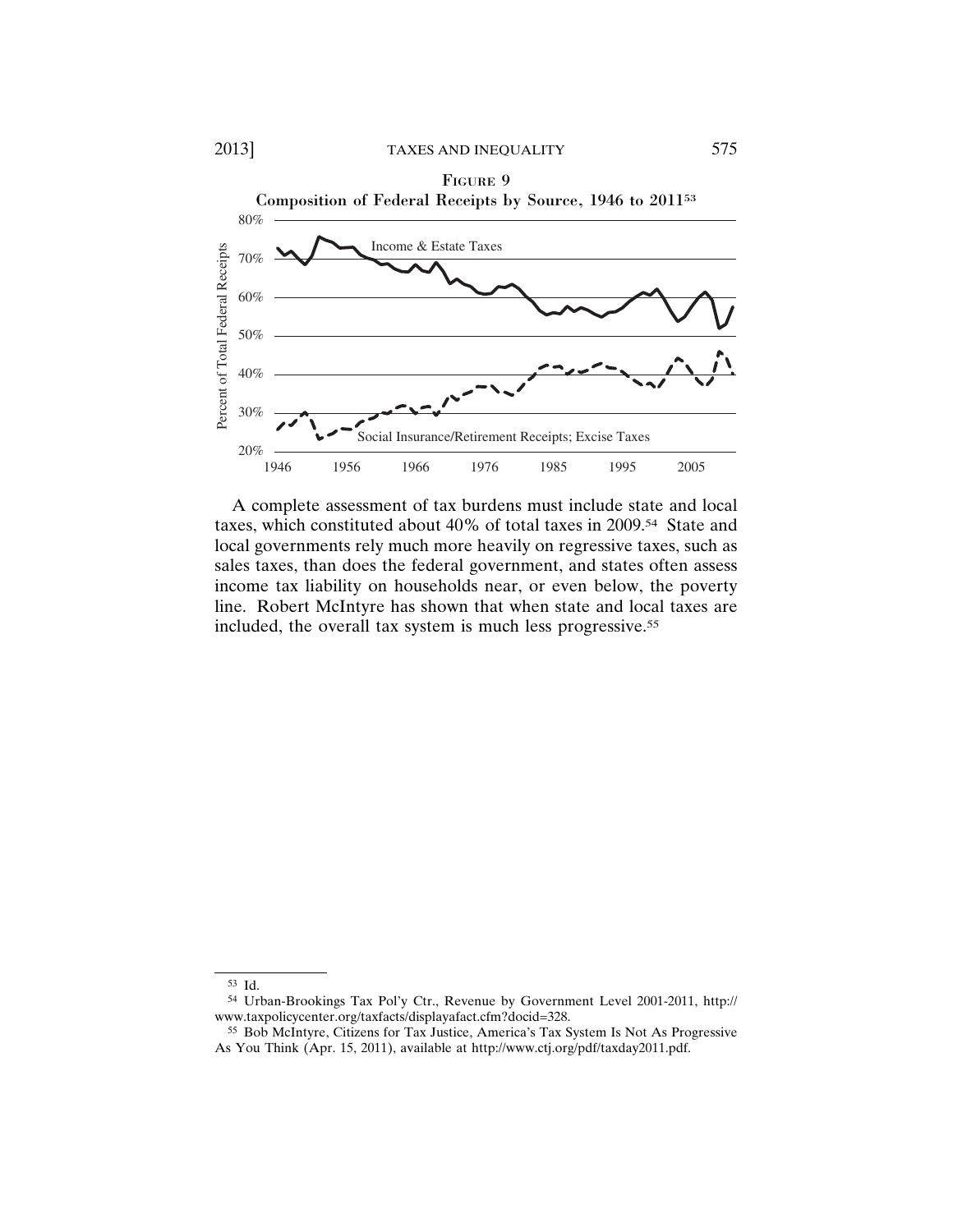

While the progressive income tax reduces the disparity of average after-tax incomes across income groups, it may actually increase the disparity of after-tax incomes within income groups. Within the bottom quintile in 2012, 10% of families had tax rates below -13.7% and 10% faced rates higher than 15.5%—a spread of almost twenty-nine percentage points.

<sup>56</sup> Id.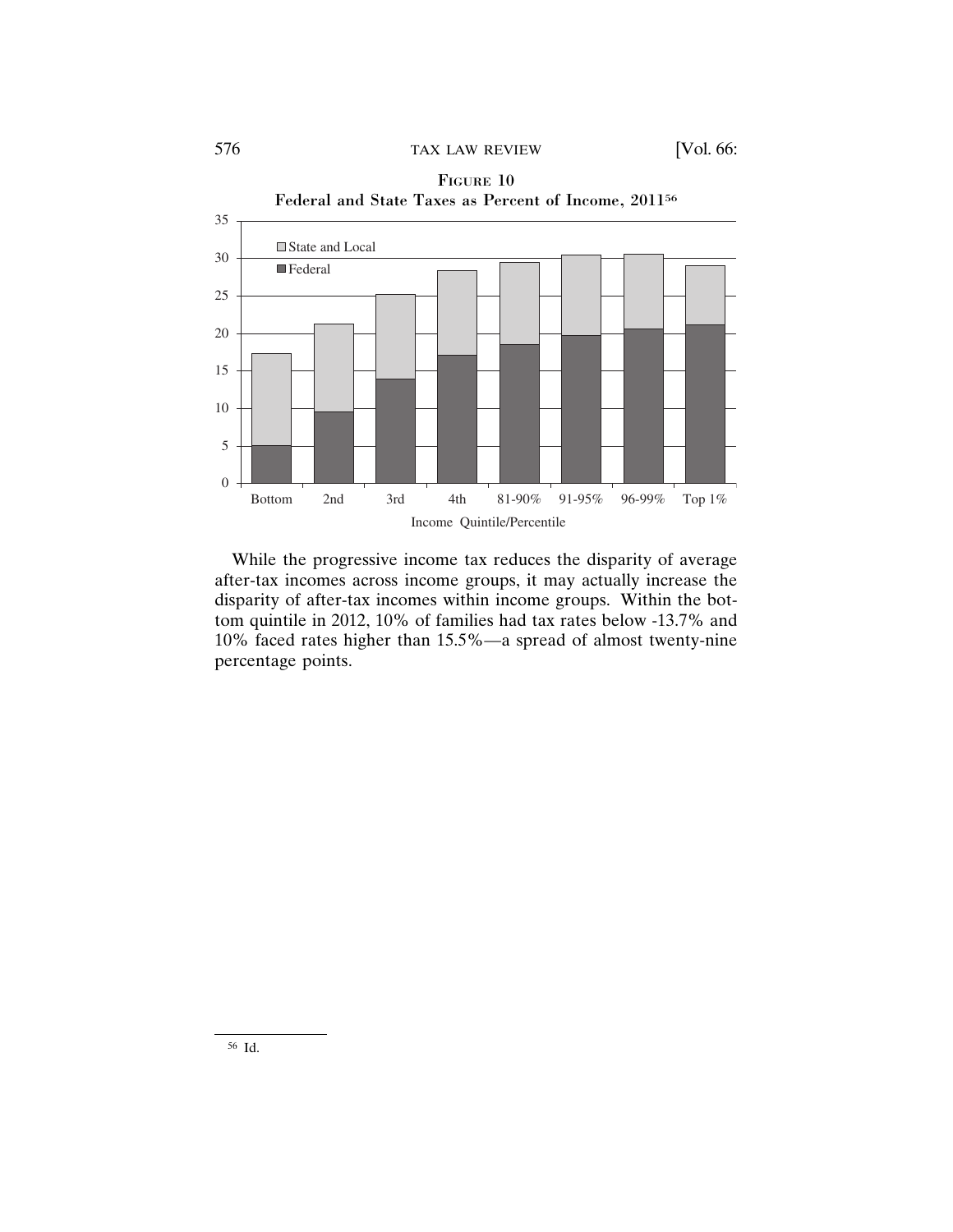

Within the top 1%, the spread was almost as large, ranging from 8.7% to 34.6% between the tenth and ninetieth percentiles.58

This wide disparity would seem to violate the basic principle of horizontal equity, that ". . . people in equal positions should be treated equally."59 Harvey Rosen points out that income may be a poor measure of economic status—primarily because people who start with equal ability may make different decisions about working and saving that affect their income.60 However, while some adjustments to tax may reflect differences in inherent ability to pay—for example, the deduction for extraordinary medical expenses—most simply represent policymakers' penchant for rewarding certain behaviors or constituencies through deductions, exemptions, and tax credits. Indeed, Rudolph Penner points out that the principle of horizontal equity, which appears self-evident to many policy analysts, is completely inconsistent with policymakers' incentives to provide benefits for constituents (who will presumably reward politicians with votes).<sup>61</sup>

<sup>57</sup> Economic Report of the President 88 tbl.3–1 (2012), available at www.whitehouse.gov /sites/default/files/microsites/ERP\_2012\_Complete.pdf.

<sup>58</sup> Id.

<sup>59</sup> Richard A. Musgrave, The Theory of Public Finance 160 (1959).

<sup>60</sup> Harvey S. Rosen, An Approach to the Study of Income, Utility, and Horizontal Equity, 92 Q.J. Econ. 307, 308 (1978).

<sup>61</sup> Rudolph G. Penner, Searching for a Just Tax System 4 (Tax Pol'y Ctr., Discussion Paper No. 13, 2004), available at http://www.taxpolicycenter.org/uploadedPDF/410907\_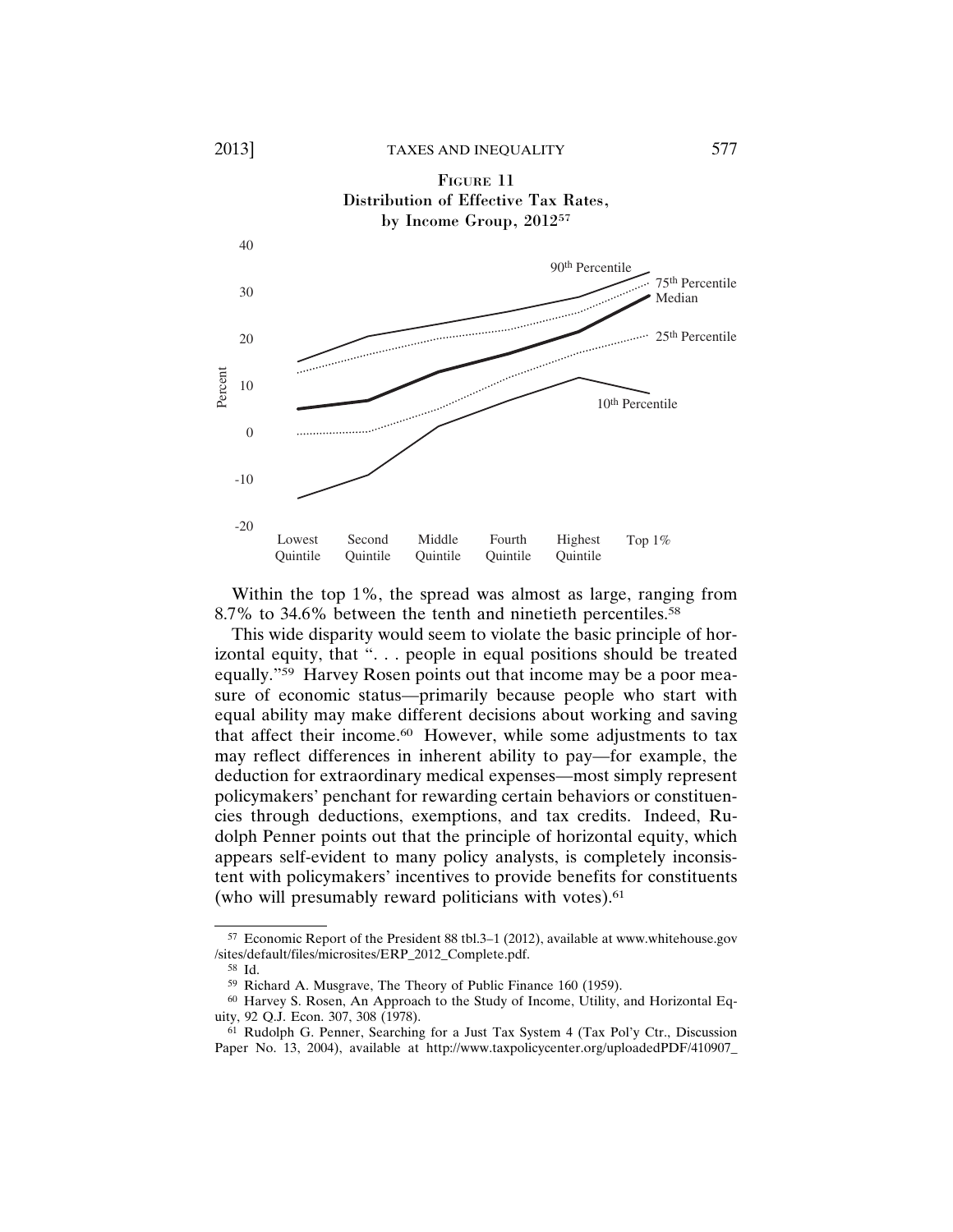Very uneven treatment of taxpayers with similar incomes can raise the economic cost of the progressive tax system. In particular, higher income tax rates magnify the value of exclusions and deductions and thus will increase the disparity in effective tax rates. Put differently, the economic cost of progressive taxation would decline in the context of base-broadening tax reform, a point that I return to below.

#### IV. HOW PROGRESSIVE SHOULD THE TAX SYSTEM BE?

Three questions must be answered to determine the ideal shape of the tax rate schedules. First, how much revenue does the government need? When the economy is near full employment, revenues should be close to the level of spending. That certainly does not imply a balanced budget every year or even necessarily over the business cycle, but it does rule out large persistent deficits as we have experienced over the past decade.<sup>62</sup> That said, there is a strong argument for running deficits while the economy remains weak, because raising taxes or cutting spending reduces aggregate demand and could plunge the economy back into recession. That argument holds with special force when monetary policy appears to be near its limits. And, even when the economy is at full employment, there might be an argument for a modest deficit if much of government spending is in the form of investments that pay returns over many years. On the other hand, if the government is accumulating obligations without adequately funding them, there might be an argument for running surpluses.

Second, how broad or narrow will the tax base be? Currently, the income tax code includes around \$1.2 trillion dollars of tax subsidies or tax expenditures.63 The exact number could be larger or smaller depending on what is considered a tax expenditure, but the total is quantitatively quite significant. Most economists' preference would be to eliminate or reform many tax expenditures so that rates can be kept as low as possible while still meeting distributional and revenue objectives. Every recent tax reform proposal, dating back at least to

TPC\_DP13.pdf. Joseph Stiglitz points out that there may be situations where policymakers might deliberately want to introduce inequities, for example by randomizing tax burdens, because that could reduce the efficiency cost of the tax system. Joseph E. Stiglitz, Utilitarianism and Horizontal Equity: The Case for Random Taxation, 18 J. Pub. Econ. 1 (1982). It is unlikely, however, that the technical considerations underlying Stiglitz's analysis are driving politicians' tax policy decisions.

 $62$  For a nice exposition of the factors driving deficit policy, see Douglas W. Elmendorf & N. Gregory Mankiw, Government Debt, in IC Handbook of Macroeconomics 1615 (John B. Taylor & Michael Woodford eds., 1999).

<sup>63</sup> Donald B. Marron, How Large Are Tax Expenditures? A 2012 Update, 135 Tax Notes 235, 235 (Apr. 9, 2012).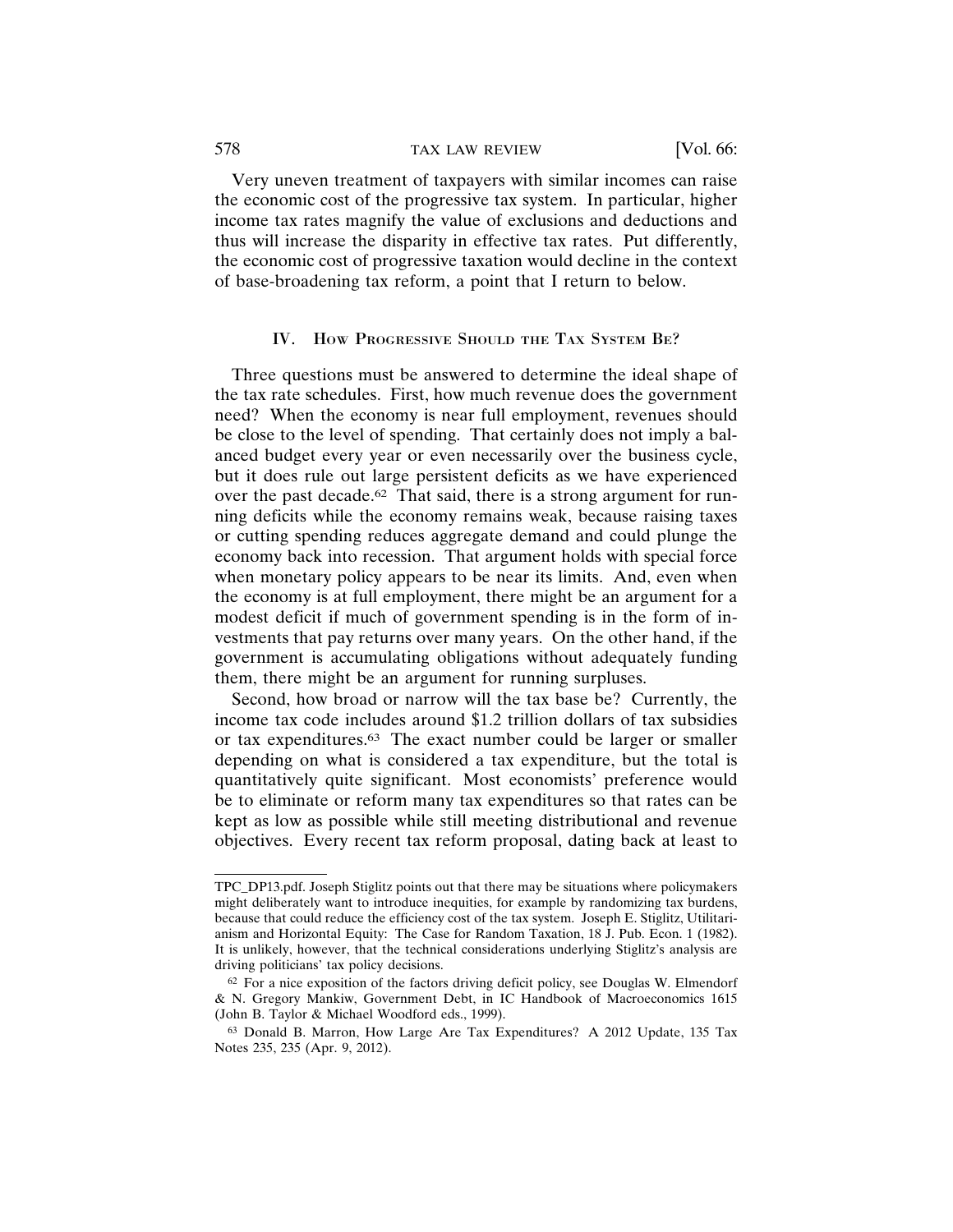those made by President Bush's tax reform commission,<sup>64</sup> would significantly scale back tax expenditures and use at least some of the savings to cut income tax rates.<sup>65</sup>

Third, how should the tax burden be distributed? The answer to this question balances normative considerations reflecting social values against the economic incentive effects of higher tax rates.

#### *A. Top Tax Rates Are Low by Historical Standards*

Although higher than they were in the immediate aftermath of the Tax Reform Act of 1986, top tax rates are now (and were during the Clinton Administration) lower than at any time between 1932 and 1986.



FIGURE 12 Highest Individual Income Tax Bracket,

<sup>64</sup> Report of the President's Advisory Panel on Tax Reform, Simple, Fair, and Pro-Growth: Proposals to Fix America's Tax System (2005), available at http://govinfo.library. unt.edu/taxreformpanel/final-report/index.html.

<sup>65</sup> See Samuel Brown & William G. Gale, Tax Reform for Growth, Equity, and Revenue (2012), available at www.taxpolicycenter.org/UploadedPDF/1001649-growth-equity-revenue.pdf; Leonard E. Burman, Pathways to Tax Reform Revisited, 41 Pub. Fin. Rev. 721 (2013).

<sup>66</sup> Data drawn from Urban Brookings Tax Pol'y Ctr., Historical Individual Income Tax Parameters, (Apr. 10, 2013), http://taxpolicycenter.org/taxfacts/displayafact.cfm?DocID= 543.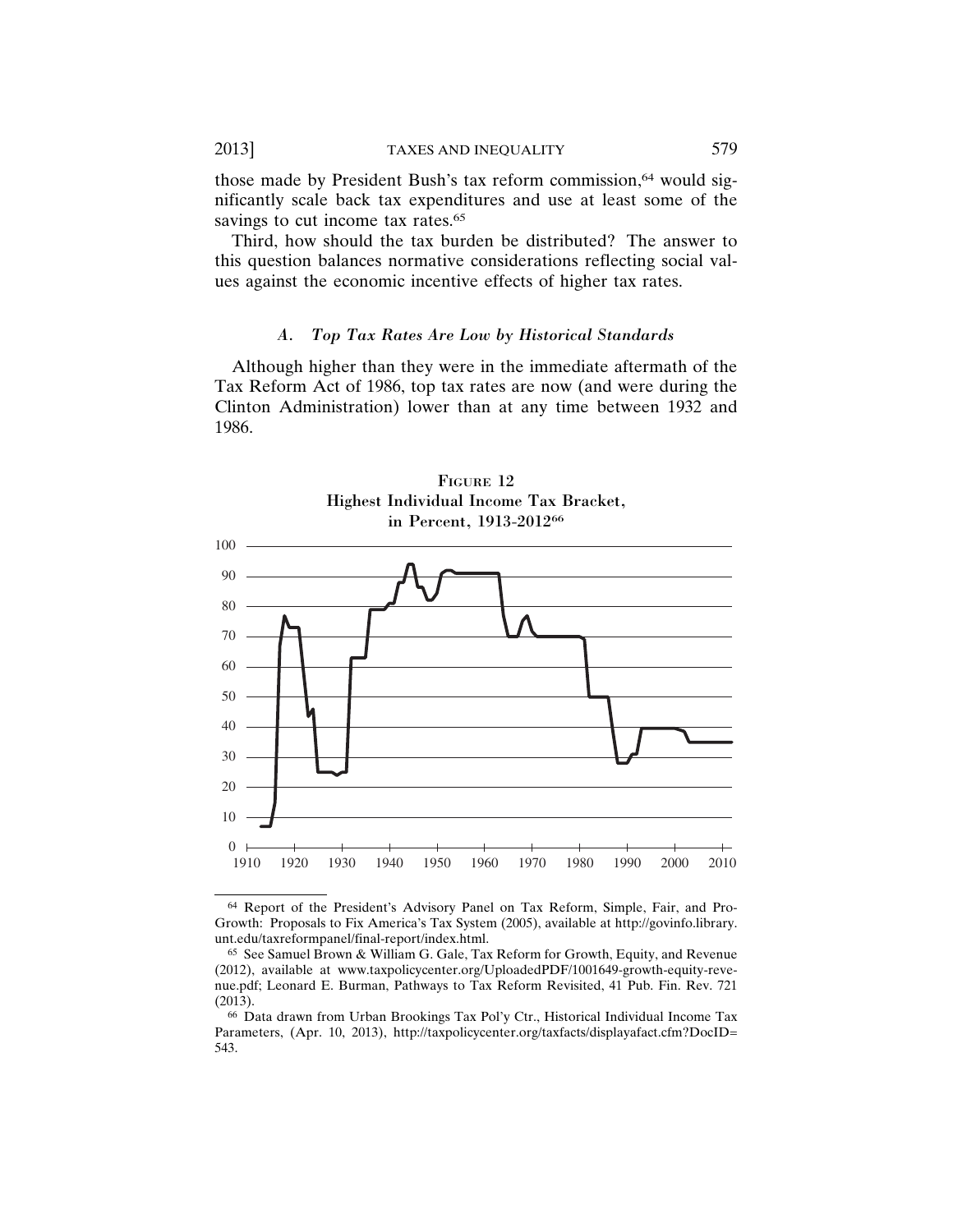While it is possible that the economic costs of taxation have grown since 1986—for example, because the technology of tax avoidance has improved—it is unlikely that modest increases in progressivity would entail a large economic cost. Despite predictions that the economy would collapse in 1993 when tax rates increased,<sup>67</sup> economic growth was quite robust until 2000. And notwithstanding forecasts that the Bush tax cuts would turbocharge the economy,<sup>68</sup> growth was anemic throughout the last decade (even before the Great Recession). This certainly does not prove that economic growth is independent of tax rates—few economists would go that far—but it suggests that, at least at current tax levels, other factors are more important.

Thomas Hungerford attempted to control for other macroeconomic factors that might have driven economic growth in a time series analysis.69 He concluded that "changes over the past 65 years in the top marginal tax rate and the top capital gains tax rate do not appear correlated with economic growth. The reduction in the top tax rates appears to be uncorrelated with saving, investment, and productivity growth. The top tax rates appear to have little or no relation to the size of the economic pie. The top tax rate reductions, however, appear to be associated with the increasing concentration of income at the top of the income distribution."70

#### *B. The Stagnation of Middle Class Income*

There is great concern about the harm caused by the financial meltdown and ensuing recession, but the middle class in the United States has experienced stagnant incomes for thirty years. Incomes by a variety of measures have grown barely faster than inflation. For example, Figure 13 shows that median earnings for full-time, full-year workers were virtually unchanged between 1974 and 2012 after adjusting for inflation.

<sup>67</sup> See, e.g., Bruce Bartlett, The Clinton Tax Challenge for Republicans, Economix Blog, N.Y. Times (Aug. 5, 2012, 7:51 PM), http://economix.blogs.nytimes.com/2012/08/05/theclinton-tax-challenge-for-republicans/?\_r=0.

<sup>68</sup> See, e.g., D. Mark Wilson & William W. Beach, Heritage Found., The Economic Impact of President Bush's Tax Relief (2001), http://www.heritage.org/research/reports/2001/ 04/the-economic-impact-of-president-bushs-tax-relief-plan.

<sup>69</sup> Thomas L. Hungerford, Cong. Research Serv., R42729, Taxes and the Economy: An Economic Analysis of the Top Tax Rates Since 1945 (Updated)(2012), available at https:// www.fas.org/sgp/crs/misc/R42729.pdf.

<sup>70</sup> Id. at 16.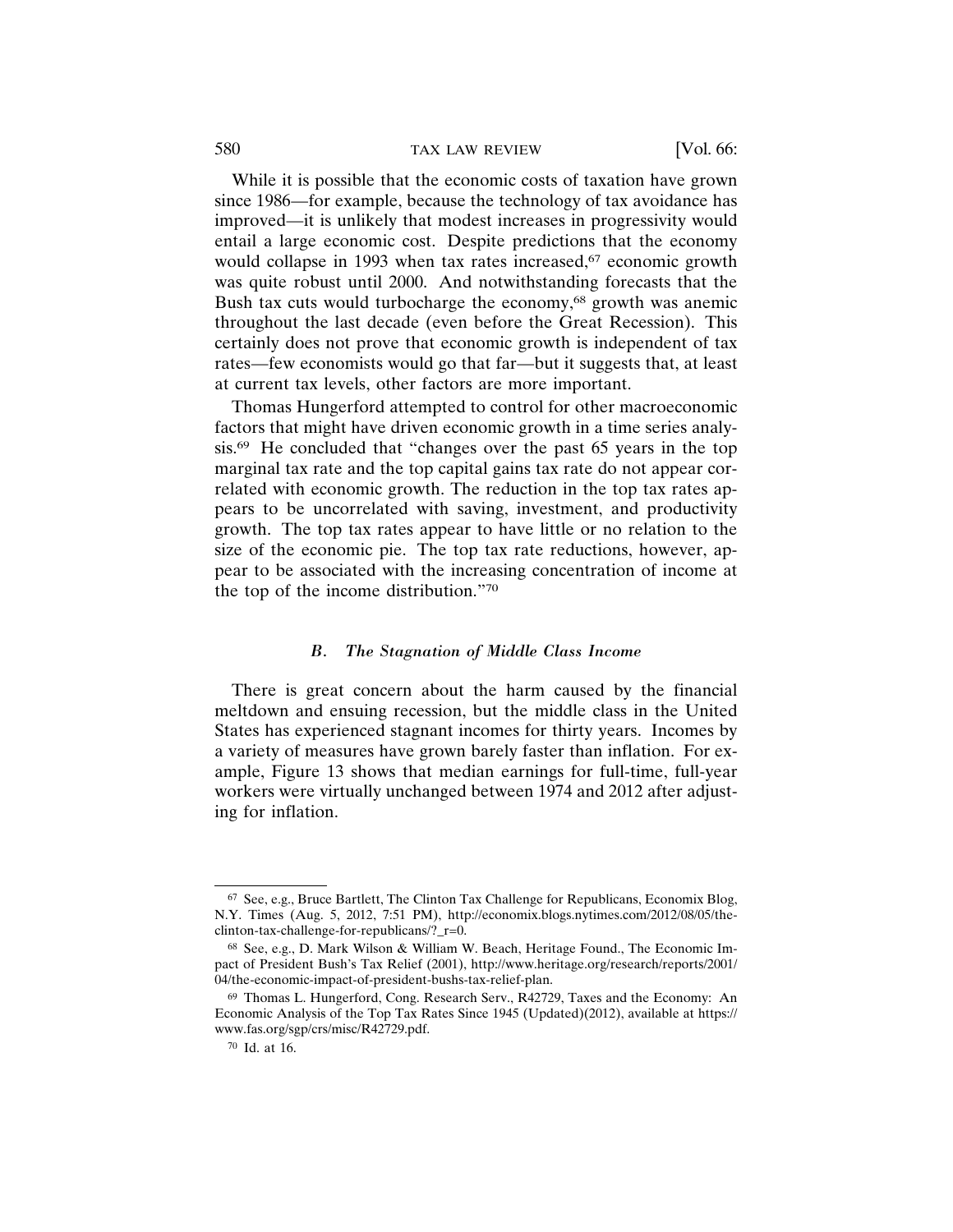



# sive health insurance.

#### *C. Taxing Luck, Economic Rents, Ability, and Effort*

Top incomes represent an amalgam of factors, including luck, economic rents (what economists call supernormal returns), ability, and effort. These different aspects seem to call for different, sometimes contradictory, policy responses. If all differences in income were attributable to luck, there would be a strong case for extremely progressive taxation. But luck is not completely random. If it arises from individuals' making risky capital investments, very high taxes could

 $10,000 =$ 15,000

<sup>71</sup> Data drawn from U.S. Census Bureau, Table P-36, Full-Time, Year-Round All Workers by Median Income and Sex: 1955 to 2012, http://www.census.gov/hhes/www/ income/data/historical/people/.

<sup>72</sup> See Josh Bivens & Lawrence Mishel, The Pay of Corporate Executives and Financial Professionals as Evidence of Rents in Top 1 Percent Incomes, 27 J. Econ. Persp., 57, 59 (2013).

<sup>73</sup> See Henry J. Kaiser Family Found., Health Care Costs, A Primer: Key Information on Health Care Costs and Their Impact 18 (2012), http://kaiserfamilyfoundation.files. wordpress.com/2013/01/7670-03.pdf.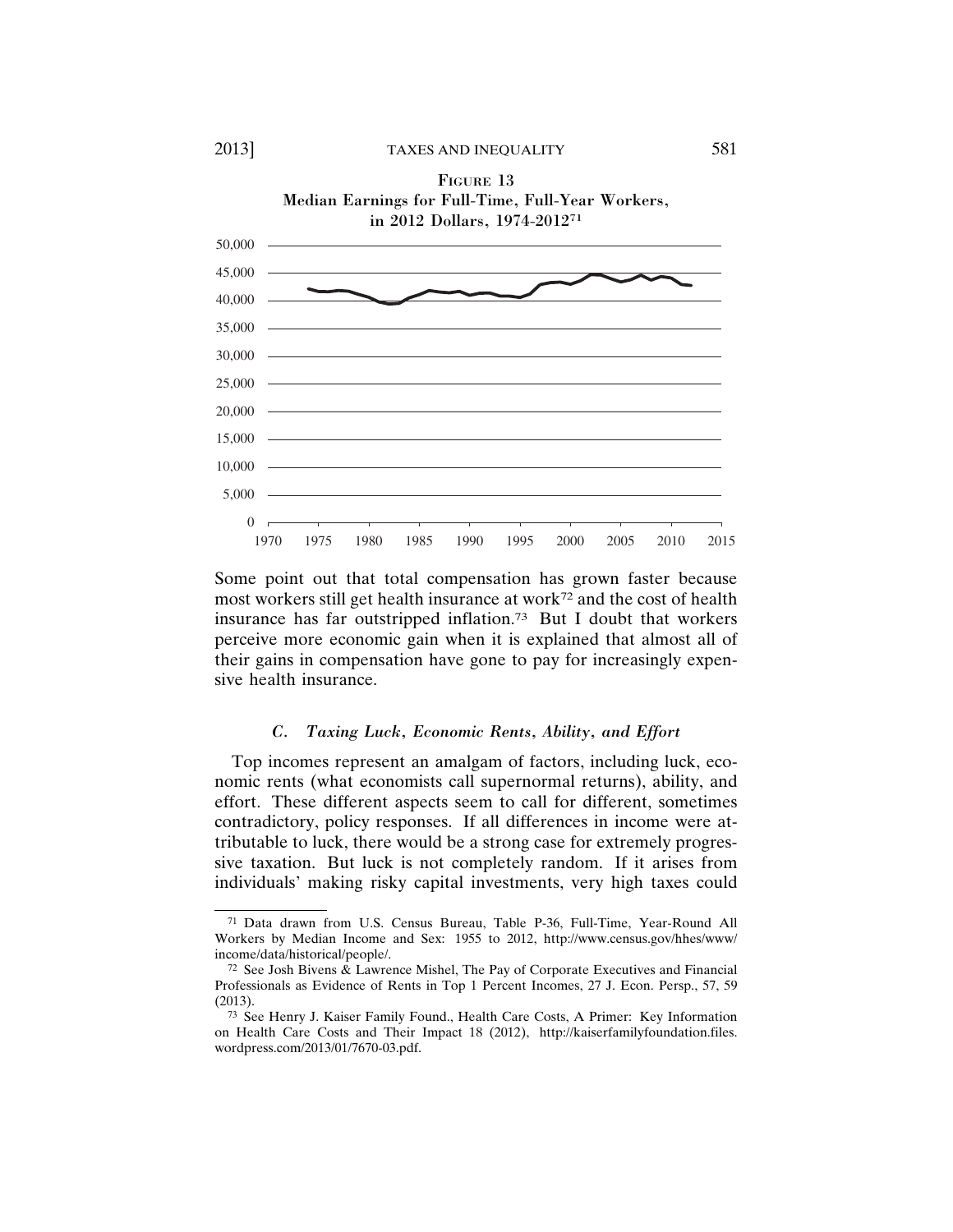discourage such investments and deprive the economy from the fruits of those investments, which weakens the case for very progressive taxation. And if all the variation in economic outcomes was attributable to differences in effort, the ethical and economic case for progressive taxation disappears.

The effect of taxation on risk-taking is complex. On the one hand, high taxes can reduce the reward from risky investments. On the other hand, progressive taxation provides a form of insurance, which reduces the riskiness of certain investments.

With taxes, government becomes a kind of partner. When taxpayers do well, they pay a lot of tax. When things go badly, they pay less (or even get a net subsidy). Even a flat tax reduces the variance of after-tax returns (since the government takes on a fraction, *t*, of any gain or loss, where  $t$  is the tax rate), but a progressive income tax allows for a higher level of consumption when things go badly than a flat tax system that raises the same amount of revenue. Effectively, it provides insurance in the case of bad luck. (And, just like other forms of insurance, it also creates a moral hazard by reducing the incentive to avoid bad outcomes—a cost that I discuss below.) To the extent that the income distribution reflects luck, risk-averse households would prefer a system that smooths after-tax incomes (for the same reason that we buy insurance).

Economist Hal Varian, who developed the theory of taxation as insurance in a seminal paper, argued that this aspect of taxation might justify especially high tax rates on people with very high incomes—say over \$1 million per year.74 The logic is that incomes that high must have a substantial luck component. It is not plausible that people reach that level of income simply by working especially hard or saving much more than their neighbors. To the extent that very high incomes derive from factors outside taxpayers' control, taxing those incomes at high rates might have little or no effect on their behavior. That theory, however, did not account for the possibility of tax shelters that may be especially attractive to those with high incomes. Participation in tax shelters is likely to be very sensitive to marginal tax rates.

A second aspect of incomes at the top is economic rents—monopoly profits or returns from other market imperfections that exceed the return required to induce investment of capital (including human capital). Since economic rents, by definition, exceed required returns, taxing them at rates up to 100% should have no effect on economic behavior and thus entails no efficiency cost. Gregory Mankiw argues that economic rents are a very small part of top incomes and cannot

<sup>74</sup> Hal R. Varian, Redistributive Taxation as Social Insurance, 14 J. Pub. Econ. 49 (1980).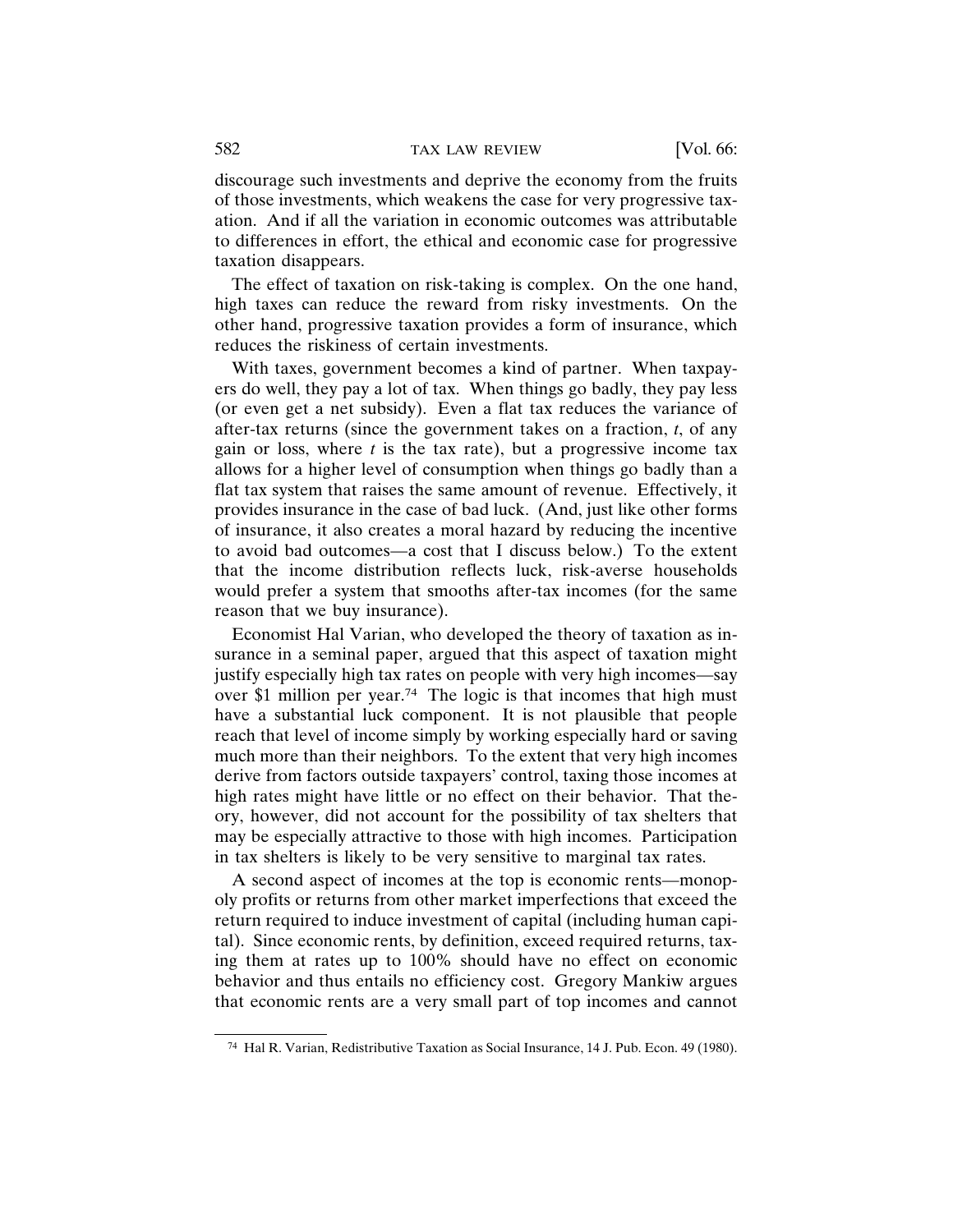justify highly progressive taxation.<sup>75</sup> Josh Bivens and Lawrence Mishel provide evidence that rents comprise a large share of the compensation of corporate executives and financial professionals, suggesting that high tax rates could be desirable on both equity and efficiency grounds.76

A more contentious issue is how differences in inherent ability should be taxed. Mankiw argues that a significant share of differences in income represent differences in ability. He argues that high-ability people are more productive and that their high compensation simply reflects voluntary transactions where everyone is better off—consumers get more and better products and services and the highly able producer is appropriately compensated.77 He calls this aspect of income inequality "just deserts" and argues that taxing high productivity people highly would be not only unjust—since the compensation is deserved—but counterproductive if it induces highly able people to produce less.78

Corak argues that what appear to be differences in ability is an essential component in the intergenerational transmission of inequality.79 Good genes are an aspect of luck, which are augmented by more parental investments in human capital for children of high-income parents, legacy admissions to top schools, and the advantages of connections in securing employment. Some of these differences may be ameliorated by public policy, for example, by investing more in higher education, but some may only be addressed through progressive taxation.

A final problem with taxing ability, which has long been recognized in the economics literature, is that heavier taxation on people with high ability provides an incentive for some of them to pretend to have low ability, which entails an economic cost. The empirical question is

<sup>75</sup> N. Gregory Mankiw, Defending the One Percent, 27 J. Econ. Persp. 21 (2013).

<sup>76</sup> Bivens & Mishel, note 72, at 57.

<sup>77</sup> Mankiw, note 75, at 21-22.

<sup>78</sup> N. Gregory Mankiw, Spreading the Wealth Around: Reflections Inspired by Joe the Plumber, 36 E. Econ. J. 285, 293-95 (2010). Mankiw and Matthew Weinzierl argue, further, that the public has little interest in taxing ability, using as an example the fact that height is positively correlated with earnings—tall people earn more on average after controlling for education and other attributes. N. Gregory Mankiw & Matthew Weinzierl, The Optimal Taxation of Height: A Case Study of Utilitarian Income Distribution, 2 Am. Econ. J.: Econ. Pol'y 155 (2010). Since people are unlikely to manipulate their height to avoid taxation, a surtax based on height could make the tax system better reflect differences in ability with virtually no efficiency cost. Id. at 156-57. Mankiw & Weinzierl surmise that many people would object to a height tax, nonetheless, suggesting that they do not endorse the notion of utilitarian redistribution. Id. at 174. My guess is that the objection would be more with the inaccuracy of height as a proxy for ability, and the fact that low-ability tall people would be overtaxed.

<sup>79</sup> Miles Corak, Income Inequality, Equality of Opportunity, and Intergenerational Mobility, 27 J. Econ. Persp. 79 (2013).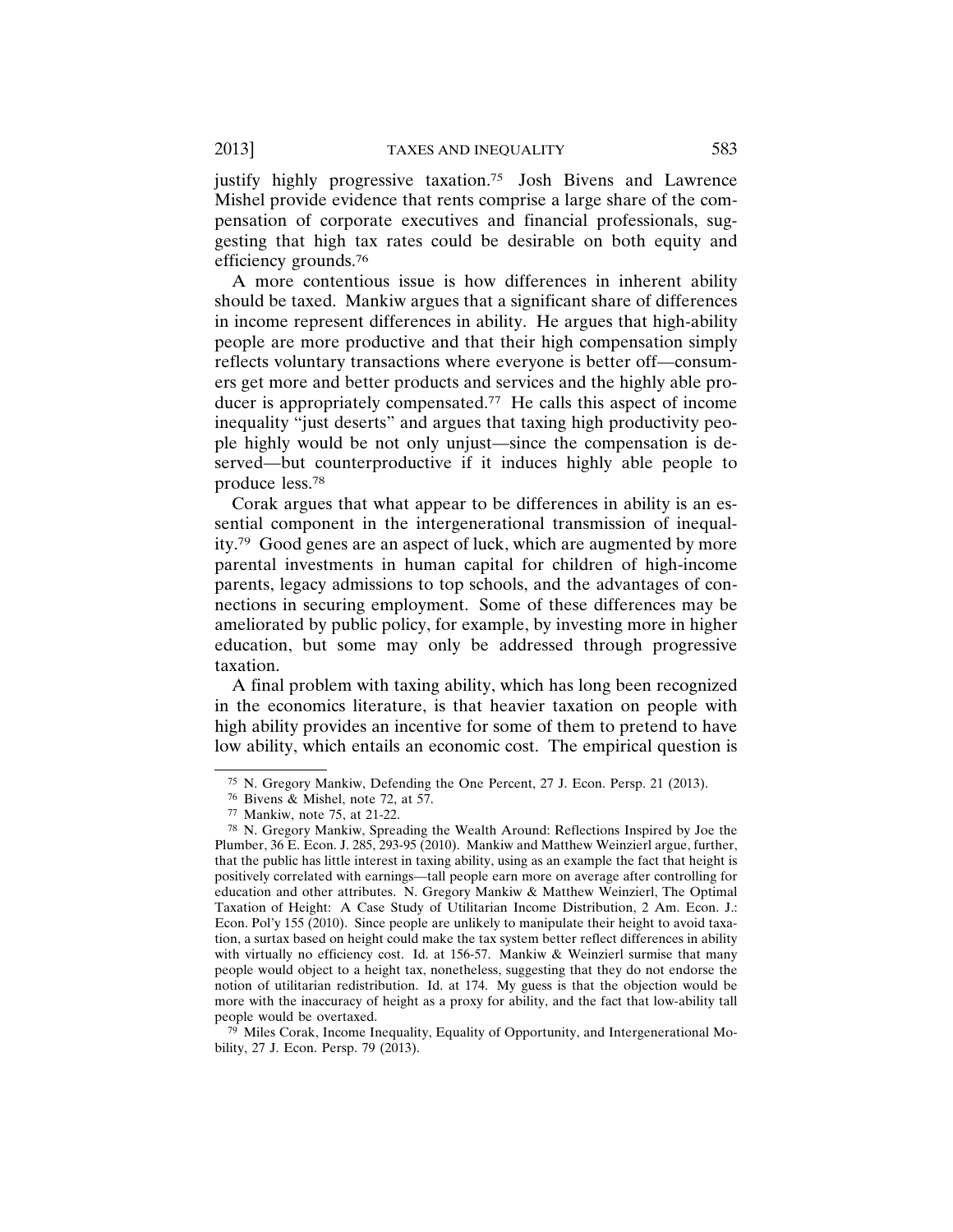how important these kinds of behavioral responses are and how to distinguish them.

#### *D. The Economic Cost of Progressive Taxation*

As noted, the obvious downside of progressive taxation is that it can produce costly behavioral responses. Most economic evidence suggests that taxpayers' real responses to the individual income tax are small.<sup>80</sup> One might expect high tax rates to deter work and saving, but in fact, the effects are ambiguous. On the one hand, a higher tax rate reduces the reward to both activities (the substitution effect). On the other hand, by making taxpayers feel poorer, taxes can ironically provide an incentive to work or save more (the income effect). For example, a taxpayer whose living expenses are inflexible may need to work harder to make ends meet when take-home pay falls. Someone saving for retirement needs to save more to reach a target level of retirement income if the after-tax rate of return declines. The overall response of both work and saving to taxation is the sum of the substitution and income effects. Empirically, the average response appears to be very small.<sup>81</sup> Surely some people work or save less when taxes go up, but others choose to work or save more.

There are two parts to the labor supply response: participation and hours. Evidence suggests that hours worked is not very responsive to tax rates, but participation (the decision of whether to work or not) is somewhat more sensitive, especially for second earners and those with low incomes.<sup>82</sup> Recent policies tend to encourage participation in both groups. Marriage penalty relief enacted over the past ten years reduces the marginal tax rates facing many second earners, providing more incentive to enter and stay in the work force. The earned income tax credit and the refundable portion of the child tax credit are contingent on earnings,<sup>83</sup> providing a strong incentive for low-income people to enter the work force. Without earnings, they cannot claim the credits.

As for those with very high incomes, their labor supply is unlikely to be very responsive to taxation. Otherwise, people earning millions of

<sup>80</sup> James Mirrlees, Stuart Adam, Timothy Besley, Richard Blundell, Stephen Bond, Robert Chote, Malcolm Gammie, Paul Johnson, Gareth Myles & James Poterba, Inst. for Fiscal Stud., Tax by Design: The Mirrlees Review (2011). This work provides an excellent survey of the evidence on labor supply and saving responses to taxation.

<sup>81</sup> Id.

<sup>82</sup> Robert McClelland & Shannon Mok, A Review of Recent Research on Labor Supply Elasticities 3-5 (Cong. Budget Office, Working Paper 2012-12, 2012); http://www.cbo.gov/ sites/default/files/cbofiles/attachments/10-25-2012-Recent\_Research\_on\_Labor\_Supply\_ Elasticities.pdf.

<sup>83</sup> IRC  $\S 32(a)(1)$  (EITC); IRC  $\S 24(d)(1)(b)(i)$  (child tax credit).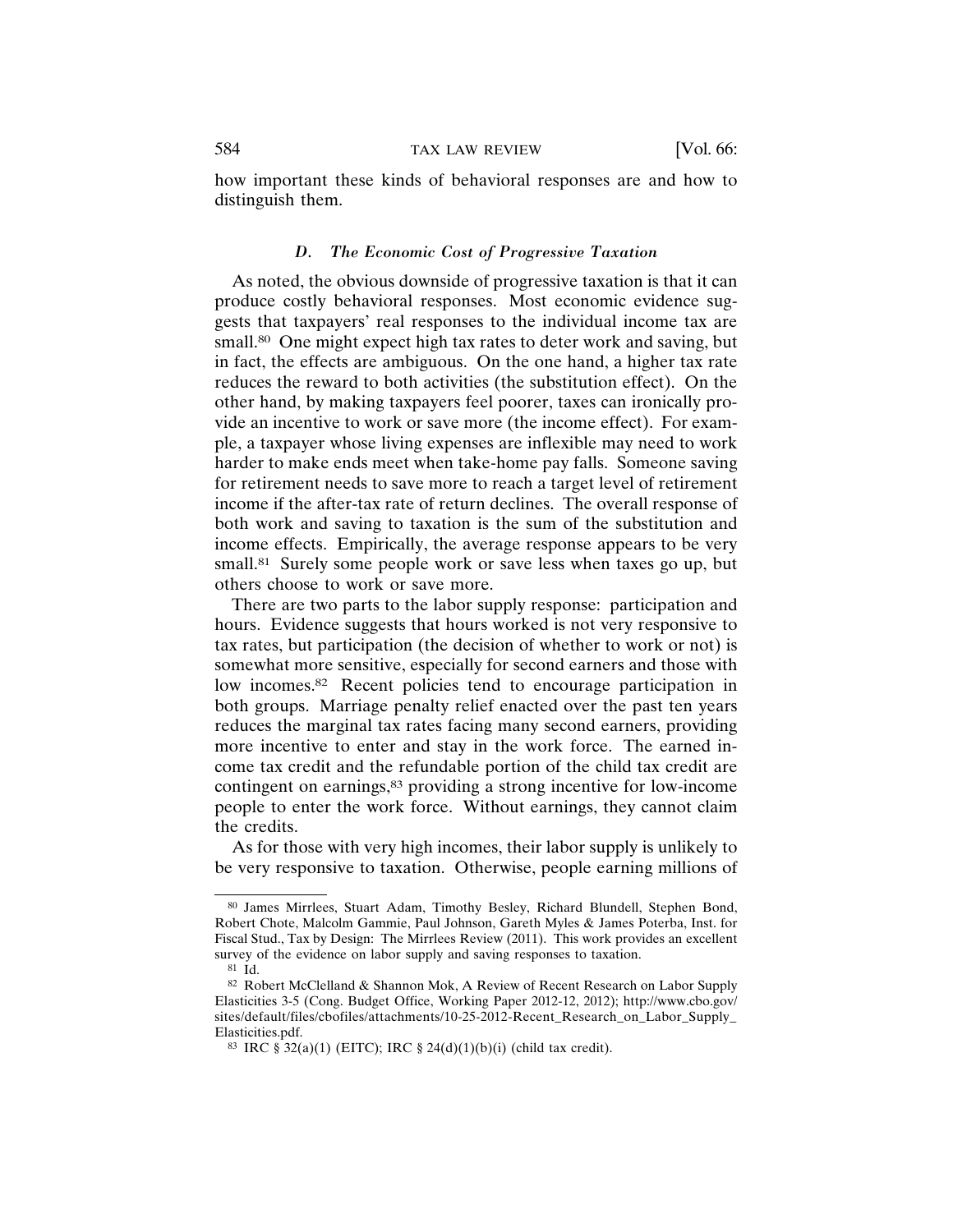dollars a year would be working hundreds or thousands of times as hard as people with moderate incomes, which is implausible. One component of wage inequality at the top is the "winner take all" model, which suggests that the people at the very top echelons earn many times as much as people who are quite talented, but a rung below. This suggests that the penalty to slacking off, even a little bit, would be much more than could be affected by taxation. Compare the salaries of vice presidents with CEOs, triple-A baseball players with major league starters, off-Broadway actors with Broadway stars. It seems highly unlikely that top performers would work less in response to higher taxation. And, as noted earlier, luck plays a larger role in the incomes of the super-rich than the rest of us. Overall, evidence suggests that their labor supply is insensitive to tax rates.<sup>84</sup>

There are other ways, however, to skirt tax liability, legally and not, and those appear to be more responsive to taxation. Those responses are not typically as economically costly as real responses.<sup>85</sup> If a corporate executive chooses to squirrel away a few hundred thousand dollars in deferred compensation, there may be a loss to the Treasury but there's unlikely to be much of an effect on the real level of economic activity. If, however, that executive invests in complex tax shelter arrangements, those might entail a real cost to the economy for several reasons. First, some of the kinds of investments that make good tax shelters would make no sense absent tax considerations. As a result, capital may be allocated to less productive investments than it would without the tax incentives. Second, the kinds of people who invent complex tax shelters could otherwise be doing productive work. Their work on shelters, as inventive as it might be, does nothing to make us more competitive or produce goods and services that real people might want to buy. So tax avoidance is wasteful.

In some cases, the avoidance might actually reflect Congress' priorities. For example, if I decide to save more for retirement to avoid tax, presumably that is exactly what Congress had in mind when it created tax-free retirement accounts. Those incentives are stronger at higher tax rates. And some people might decide to take a chance on starting a business because it is a good way to avoid tax. Businesses can deduct expenses that employees cannot, and many of them choose not to report all the income that the IRS thinks should be taxed. Both legal avoidance and shadier evasion activities are more profitable at higher

<sup>84</sup> See, e.g., Robert A. Moffitt & Mark O. Wilhelm, Taxation and Labor Supply Decisions of the Affluent, in Does Atlas Shrug?, note 1, at 193.

<sup>85</sup> Joel Slemrod, Income Creations of Income Shifting? Behavioral Responses to the Tax Reform Act of 1986, 85 Am. Econ. Rev. 175 (1995).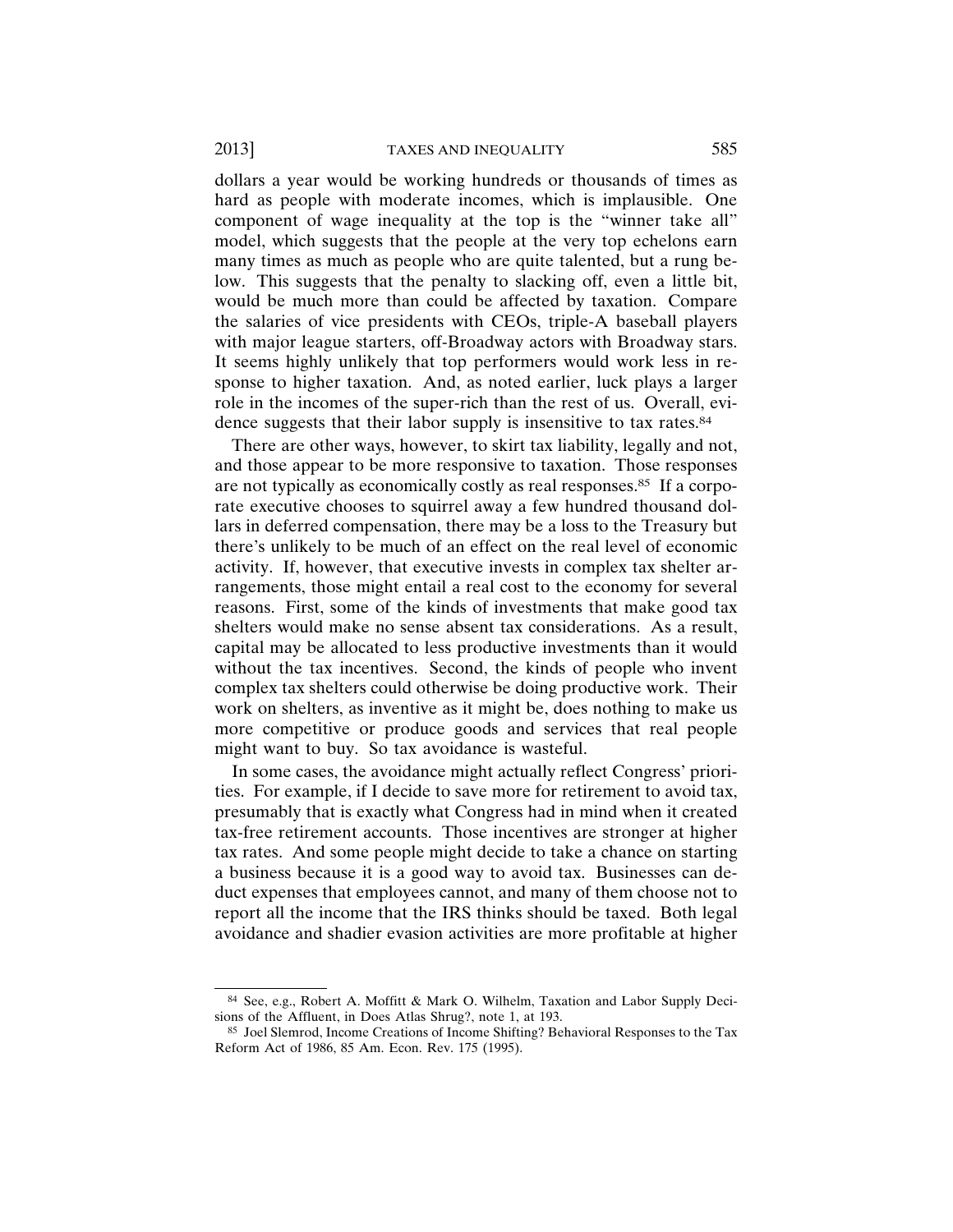tax rates. If policymakers want to encourage people to go into business for themselves, raising tax rates would provide a boost.86

To the extent, however, that tax shelters become more prevalent at high incomes, the economic cost of raising top rates will increase at the same time that the revenue yield diminishes. The best ways to address this problem are to eliminate loopholes that enable tax avoidance and raise the likelihood of detection and penalties for illegal tax evasion. And the biggest loophole is arguably the lower tax rate on capital gains, which I discuss in the next Section.

There is an upper bound on productive tax rates in the sense that higher rates could actually reduce revenue (an effect made famous by Arthur Laffer and his napkin).<sup>87</sup> Peter Diamond and Emmanuel Saez estimated that the revenue-maximizing federal income tax rate is "conservatively" 48%, assuming the existing tax base and could be as high as 76% if the tax base were much broader.<sup>88</sup> Evidence from other studies also suggests that current rates are safely below the unproductive level.89

#### *E. Tax Rates on Capital Gains*

A key element in the progressivity of the tax system—and the debate about how progressive it should be—is the tax treatment of capital gains. Long-term capital gains (those on assets held at least one year) are generally taxed at a top rate of 20%.<sup>90</sup> By comparison, the top tax rate on other income is 39.6%.<sup>91</sup> The Affordable Care Act added a surcharge on investment income of 3.8%, which raises the top effective rates to 24% and 44%.92

A key argument for lower taxation of dividends and capital gains is that corporate income is already taxed at the company level. Taxing capital gains and dividends again corresponds to double taxation. The lower rate, however, is a very imperfect offset. While some corporations pay a lot of tax, some are able to use tax breaks to significantly reduce their effective corporate tax rate, and a significant share of capital gains is earned on assets other than corporate shares.

<sup>86</sup> See Julie B. Cullen & Roger H. Gordon, Taxes and Entrepreneurial Risk-Taking: Theory and Evidence for the US, 91 J. Pub. Econ. 1471 (2007).

<sup>87</sup> See Laffer Ctr., The Laffer Curve, http://www.laffercenter.com/arthur-laffer/the-laffer-curve/ (last visited Aug. 29, 2013).

<sup>88</sup> Peter Diamond & Emmanuel Saez, The Case for a Progressive Tax: From Basic Research to Policy Recommendations, 25 J. Econ. Persp. 165 (2011).

<sup>89</sup> Emmanuel Saez, Joel Slemrod & Seth H. Giertz, The Elasticity of Taxable Income with Respect to Marginal Tax Rates: A Critical Review, 50 J. Econ. Literature 5 (2012).

<sup>90</sup> IRC §1(h).

<sup>91</sup> IRC §1(a).

<sup>92</sup> IRC § 1411.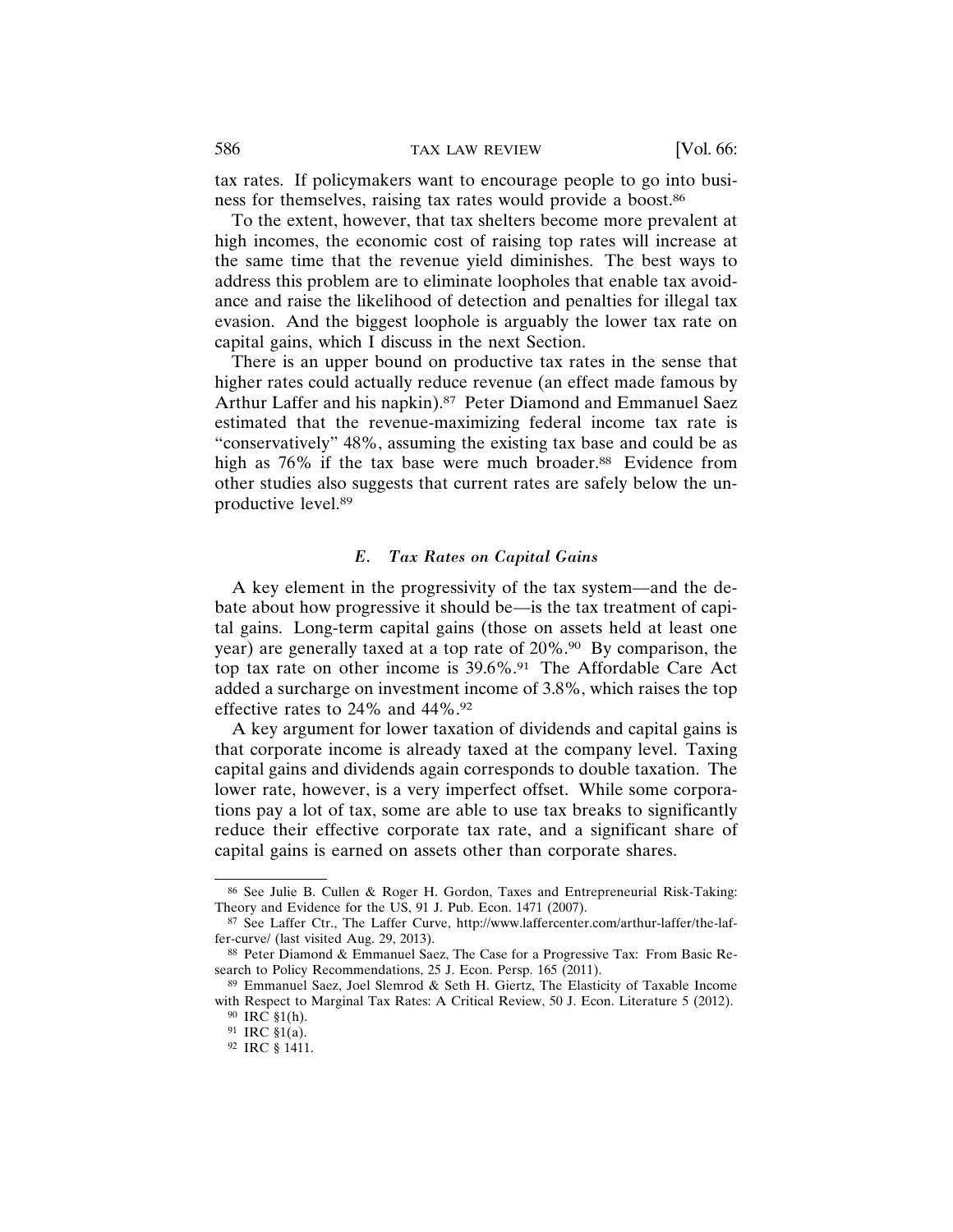The ideal adjustment for corporate double taxation—at least from the economist's perspective—would be to integrate the individual and corporate taxes. In other words, corporate income would be allocated to shareholders and taxed at individual rates. For technical reasons, however, this is much easier said than done.

While double taxation is a plausible rationale for tax breaks on corporate capital gains and dividends, the lower tax rate also applies to noncorporate capital gains. I earlier explained why these arguments are incomplete or overstated and how, as long as top ordinary income tax rates are not too high, a large preference for capital gains can do more harm than good.93

The benefits of a capital gains tax preference are extremely concentrated among those with very high incomes. In 2010, according to the Tax Policy Center, the highest-income 20% realized more than 90% of long-term capital gains.<sup>94</sup>



FIGURE 14 Percent Distribution of Long-Term Capital Gains, by Income Quintile, 201095

<sup>93</sup> Tax Reform and the Tax Treatment of Capital Gains: Hearing Before the H. Comm. on Ways and Means & the S. Comm. on Finance, 112th Cong. 36 (2012) (statement of Leonard E. Burman, Syracuse Univ.).

<sup>94</sup> Urban-Brookings Tax Pol'y Ctr., Table T09-0490 (Dec. 11, 2009), http://www.taxpolicycenter.org/T09-0490.

<sup>95</sup> Id.; Internal Revenue Service, The 400 Individual Income Tax Returns Reporting the Largest Adjusted Gross Incomes Each Year, 1992-2009, http://www.irs.gov/pub/irs-soi/ 09intop400.pdf (last visited Aug. 29, 2013).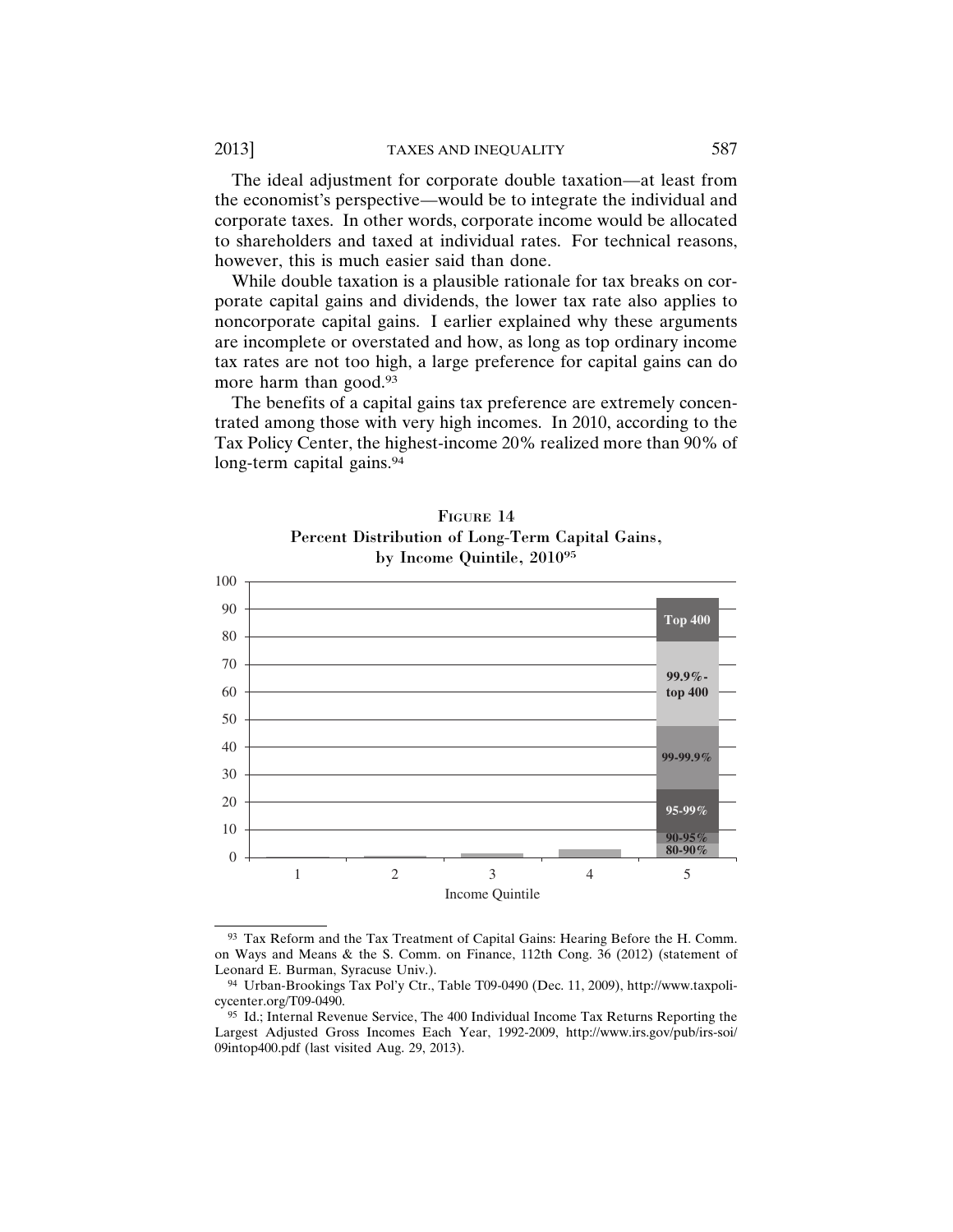The top 1% realized almost 70% of gains and the richest 1 in 1000 households accrued about 47%.<sup>96</sup> It is hard to think of another form of income that is more concentrated by income.

The concentration of capital gains has also been growing over time. The IRS has published aggregate data from the income tax returns of the highest-income 400 taxpayers from 1992 to 2009. In 2009, the "fortunate 400"97 had AGI of at least \$77 million.98 That small group, which corresponded to 0.00028% of taxpayers, realized 16% percent of all gains (\$37 billion).99



That share is an all-time high because, even though ultra-high income households' capital gains fell in 2009, the capital gains of other less well-off taxpayers fell even more. But Figure 15 shows that the trend toward increased concentration has tended to increase over time.

Based on surveys, a majority of Americans favors a more progressive tax system.101 A higher level of progressivity could be achieved without raising top ordinary income tax rates by reducing or eliminating the capital gains tax preference. (This approach was taken in

<sup>96</sup> Id.

 $97$  See Joel Slemrod, The Fortunate 400, 100 Tax Notes 935 (Aug. 18, 2003).

<sup>98</sup> IRS, note 95.

<sup>99</sup> Id.

<sup>100</sup> Id.

<sup>101</sup> See, e.g., Pew Research Ctr., The Tax System Seen As Unfair, in Need of Overhaul (2011), www.people-press.org/files/legacy\_pdf/12-20-11%20Taxes%20release.pdf.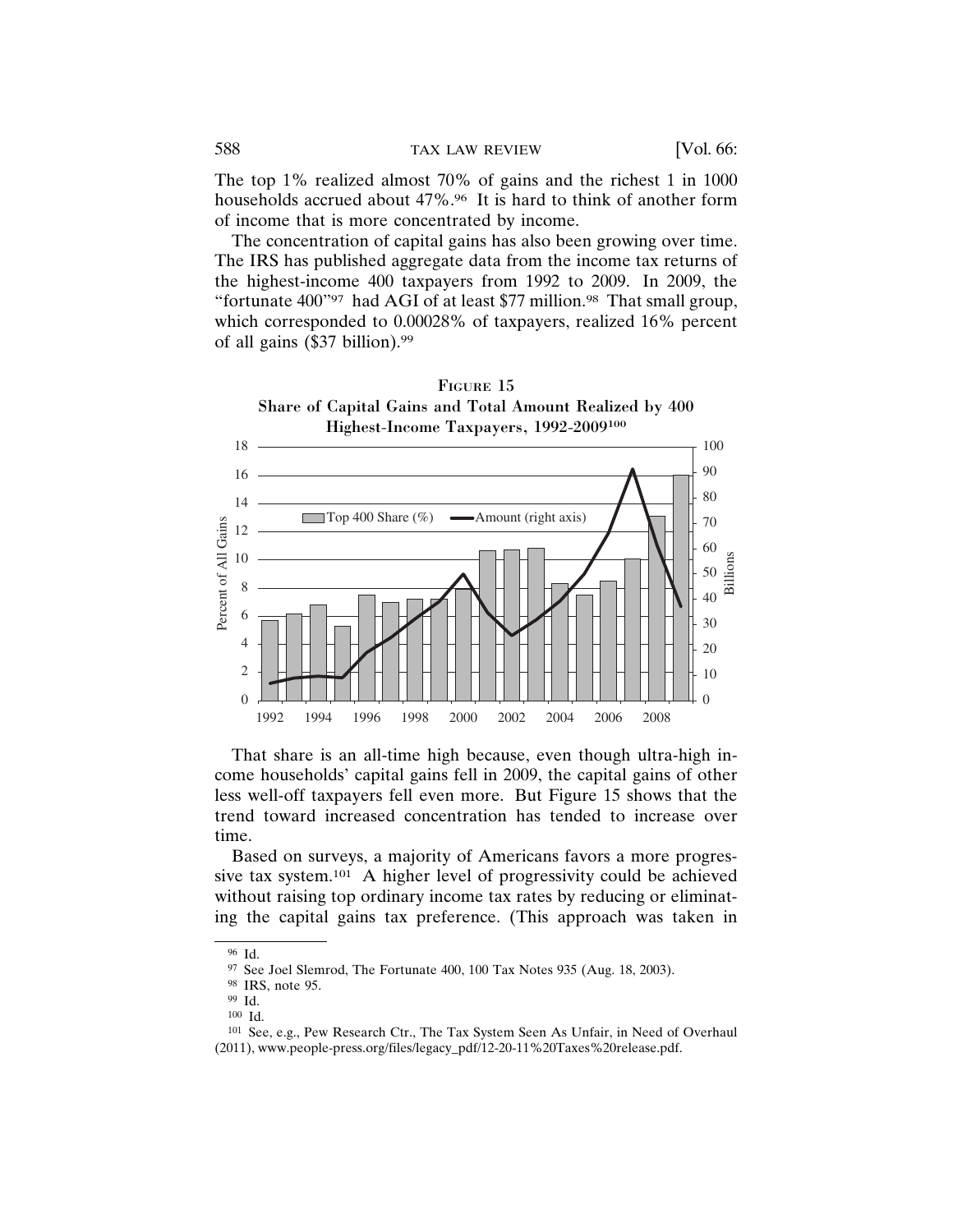1986102 and proposed by the Bowles-Simpson debt reduction commission.103) Alternatively, if capital gains tax rates are to be kept low, it will be very difficult if not impossible to cut top income tax rates as part of tax reform while satisfying the public's preferences with respect to the distribution of tax burdens.

## V. THE INCOME TAX AND THE SOCIAL SAFETY NET

The economic discussion of optimal taxation generally concludes that raising the after-tax incomes of low-income families is socially desirable if the costs in terms of incentive effects are not too great. Some commentators, however, and at least one presidential candidate have expressed alarm about the nearly 50% of families that do not pay income tax, which is a direct consequence of using the tax system to raise incomes at the bottom.104

First, many of these people are retirees and most of the rest are lowincome working families, many of whom receive refundable credits.105 Only workers get back more than they owe in income taxes as work is a requirement for claiming the credits. While low-income working families might be exempt from the income tax, they pay payroll taxes. (Payroll taxes are bigger than income taxes for most workers.) As I noted above, encouraging low-income people to work reduces the distortions created by the income tax. In addition, connection to the labor force is important for building job skills (human capital) as well as maintaining personal dignity.

A broader point is that the income tax is now a critical component of the safety net. The Census Bureau recently developed a new alternative measure of poverty that accounts for the effect of tax and transfer programs on poverty levels.106 (Astonishingly, under the standard measure of poverty, noncash transfer programs and tax credits cannot reduce poverty because they are not counted in families' incomes.) Under the broader measure, the single most effective program at reducing poverty in 2010 was the EITC. It reduced overall poverty rates

<sup>102</sup> Tax Reform Act of 1986, Pub. L. No. 99-514, §§ 301-302, 100 Stat. 2085, 2216-19.

<sup>103</sup> Nat'l Comm'n on Fiscal Responsibility and Reform, The Moment of Truth (2010), http://www.fiscalcommission.gov/sites/fiscalcommission.gov/files/documents/TheMomentof Truth12\_1\_2010.pdf.

<sup>104</sup> See, e.g., Brad Plumer, Who Doesn't Pay Taxes, in Eight Charts, Wash. Post (Sept. 18, 2012, 11:34 AM), http://www.washingtonpost.com/blogs/wonkblog/wp/2012/09/18/whodoesnt-pay-taxes-in-charts/.

<sup>105</sup> Rachel Johnson, Jim Nunns, Jeff Rohaly, Eric Toder & Roberton Williams, Why Some Tax Units Pay No Income Tax (2011), available at www.taxpolicycenter.org/ uploadedPDF/1000547-Why-No-Income-Tax.pdf.

<sup>106</sup> See Kathleen Short, The Research Supplemental Poverty Measure: 2010, U.S. Census Bureau Population Rep. P60-241 (2011), available at www.census.gov/hhes/povmeas/ methodology/supplemental/research/short\_ResearchSPM2010.pdf.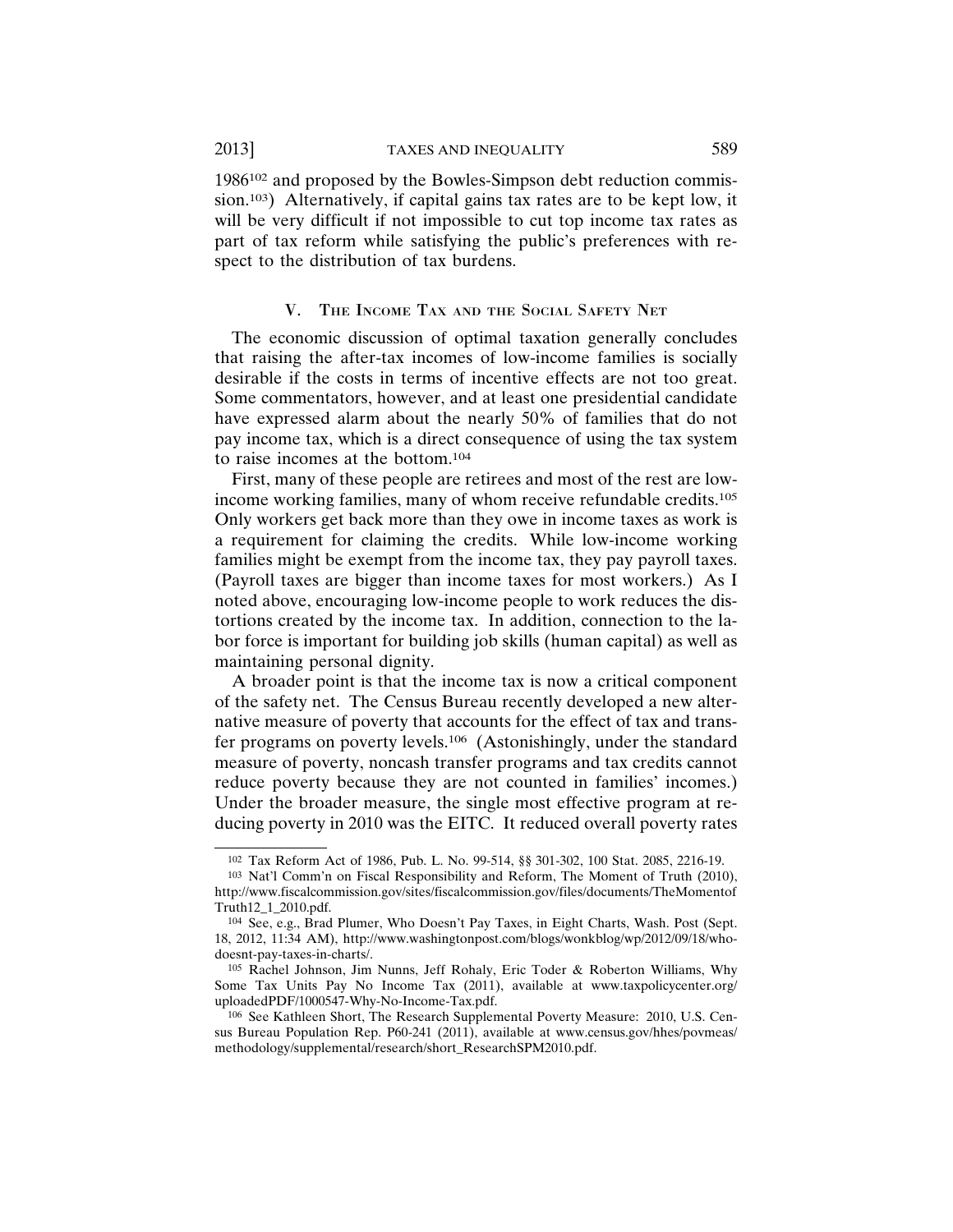by 2 percentage points and the child poverty rate by 4.2 percentage points.107 Overall, this single program cut child poverty by more than 20%.108 It encourages work and helps a significant fraction of working families and children escape poverty.





While the EITC and other tax provisions helping low-income working families, such as the child tax credit, could certainly be simplified, any reform should reflect the fact that many low-income families and children rely upon the Code as a safety net.

Moreover, most of us receive more from government than we pay for. That is a consequence of the skewed income distribution and progressive tax rates. How much is a robust national defense, research on life-saving medicines and basic science, national highways and parks, food safety, air traffic control, the legal system, and the like, worth? The only difference between us and the low-income "lucky duckies"110 is that only some of our benefits are claimed on income tax returns. Many are supplied by traditional government programs.

It is potentially problematic, however, for half of Americans to think that government is free. One solution might be to clarify the division between tax obligations and government programs, which are

<sup>107</sup> Id. at 9 tbl.3a.

<sup>108</sup> Id.

<sup>109</sup> Author's calculations based on Short, note 106, at 9 tbl.3a.

<sup>110</sup> Editorial, The Non-Taxpaying Class, Wall St. J., Nov. 20, 2002, at A20.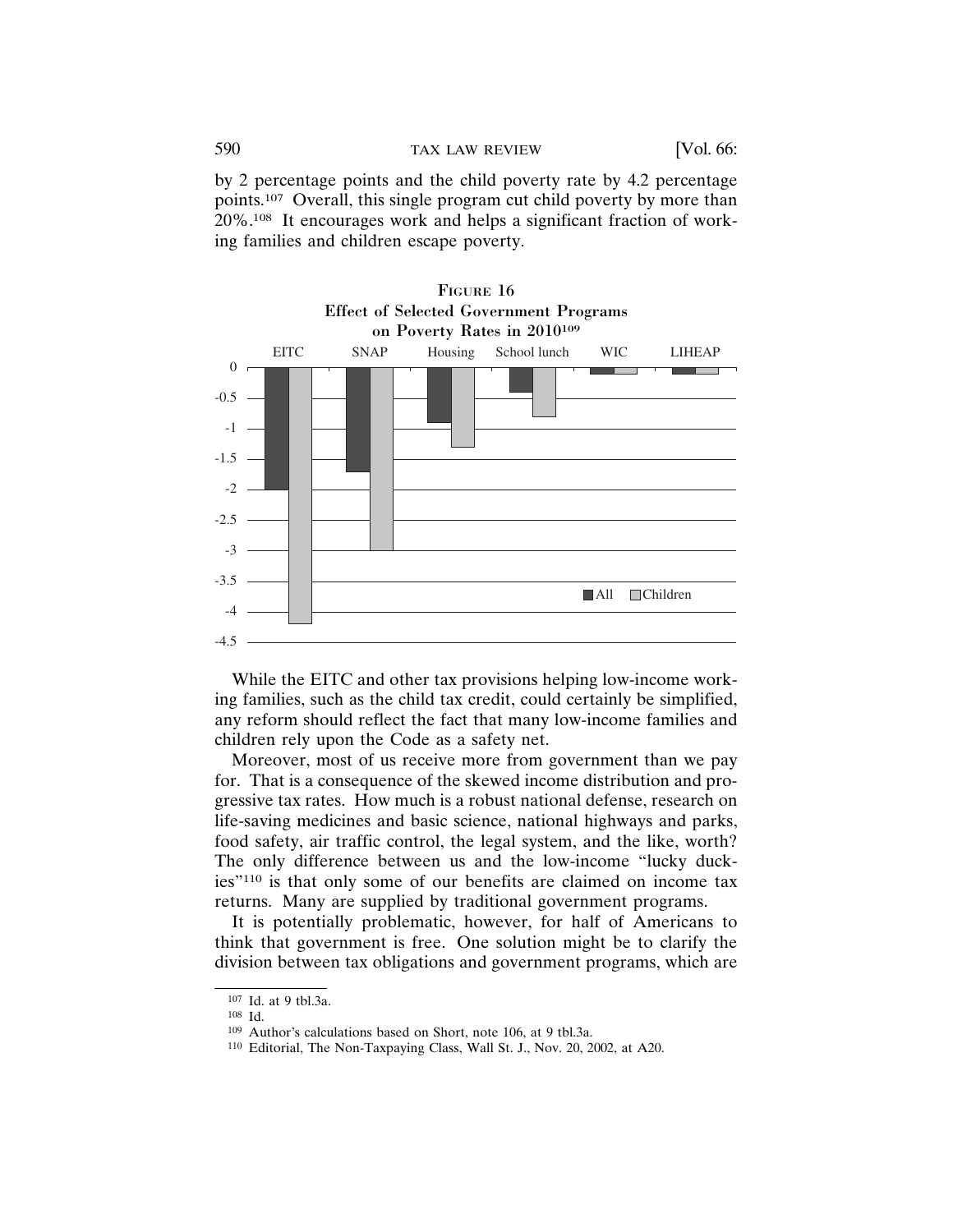currently commingled on income tax returns. Every year, the IRS could send taxpayers a statement letting them know what they paid in income and payroll tax before subsidies (tax expenditures) as well as the value of those tax subsidies. This would make a few things clear. People might discover that they pay much more in tax than they think, although they get a portion of it back after jumping through the hoops required to claim exclusions, deductions, and credits. Some might decide that they would rather pay less tax and jump through fewer hoops. (That is, tax reform might become a more attractive option.)

Some might be surprised to see how little they benefit from tax breaks. For example, homeowners are pleased that they get to deduct their mortgage interest, charitable contributions, and taxes, but many have total deductions not much bigger than the standard deduction. Their mortgage interest is only a benefit to the extent that it (plus the other itemized deductions) exceeds the standard deduction. If that excess is only a few hundred dollars and they are in the 10% or 15% bracket, they might not save enough money to pay for a nice dinner out.

And some people might notice that the IRS is not just in the tax collection business, but in the business of administering 250 or so spending programs.<sup>111</sup> A little thought might suggest that some of those programs are not worth the cost and some others might be better run through traditional agencies that can better administer them.

# VI. CONCLUDING THOUGHTS

Economic inequality is rising and the trend is unlikely to abate any time soon. The federal tax system substantially mitigates economic inequality, although the overall degree of progressivity has varied significantly over time. Even within the past dozen years, there have been notable oscillations. The tax cuts enacted under President Bush made the tax system less progressive. Under President Obama, tax rates on high-income households have increased markedly.112 The debate about the right level of progressivity is likely to continue for the next hundred years.

What is the right level of progressivity? The answer depends on the factors that drive inequality and the costs of taxation. If all differences in income simply reflected differences in effort, thrift, or choice of occupations, there would be little basis for progressive taxation. At

<sup>111</sup> Cong. Research Serv., 111th Cong., Tax Expenditures: Compendium of Background Material on Individual Provisions (S. Prt. 111-58, 2010), available at www.budget.senate. gov/democratic/index.cfm/files/serve?File\_id=8a03a030-3ba8-4835-a67b-9c4033c03ec4.

<sup>112</sup> American Taxpayer Relief Act of 2012, Pub. L. No. 112-240, §§ 101-102, 126 Stat. 2313, 2315-19.